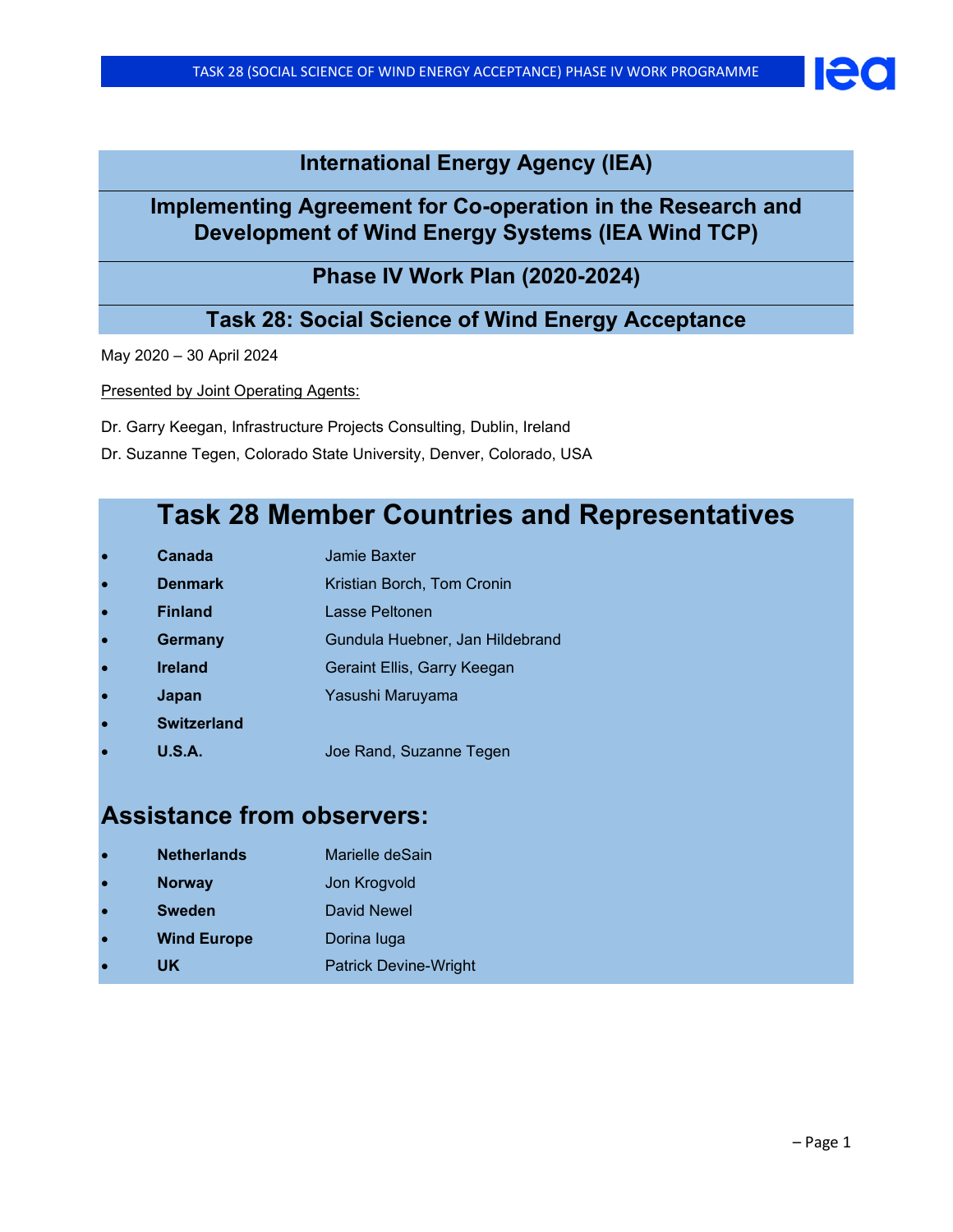# **Table of Contents**

### I. Scope *p3*

- II. Introduction *p4*
- III. Objectives and Expected Results *p5*
- IV. Overview of Work Packages *p6*

### **Track 1: Research Synthesis and Gap Analysis**

- *1.* Innovations in value additions and benefit schemes from wind projects what have we learned from Phases 1-3, and where are current gaps in research? *p6*
- 2. Understanding costs associated with community engagement and opposition *p7*
- 3. New and emerging issues in wind energy acceptance *p8*

#### **Track 2: Research Dissemination, Facilitation, and Knowledge Exchange (ensuring research is shared globally)**

- 4. Increased global engagement and knowledge exchange of wind energy acceptance and social science *p9*
- 5. Offshore Wind Working Group on Social Science and Wind Energy Acceptance Issues: expert convening exchange and information dissemination *p11*
- V. Chronogram & Key Dates *p13*
- VI. Reports, Deliverables and Dissemination of Results *p14*
- VII. Methods of Review and Evaluation of Work Progress *p15*
- VIII. Obligations & Responsibilities *p15*
- IX. Types of Funding and Joint Operating Agents *p18*
- X. Budget Plan *p18*
- XI. Management of Task *p19*
- XII. Organisation *p19*
- XIII. Information & Intellectual Property *p20*
- XIV. Contact information for Task 28 participants *p22*

### Tables

- 1: Chronogram & Key Dates *p13*
- 2: Planned Deliverables and Schedule *p14*
- 3: Meeting Schedule for Task 28 Progress Review *p15*
- 4: Planned Effort (in hours) for each participant each year *p16*
- 5: Budget Plan *p19*
- 6: Task 28 Participants *p22*

Appendices

Appendix A: Task 28 Member Survey Results from December 2019: Prioritizing Tasks *p23*

- Appendix B: Garry Keegan, bio *p30*
- Appendix C: Suzanne Tegen, bio *p30*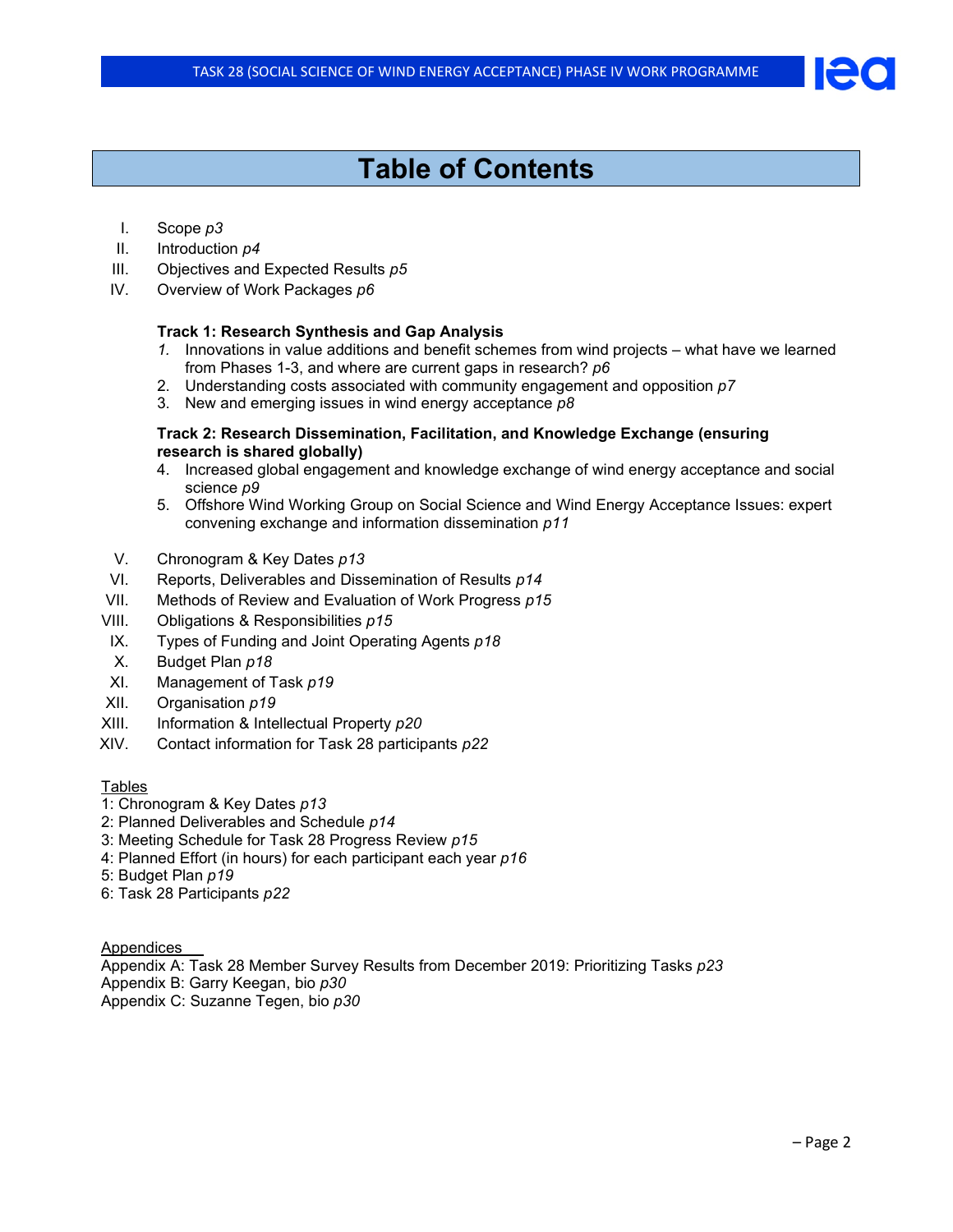

## **I. Scope**

As suggested by the international Institute for Energy Economics and Financial Analysis, 2019 could be known as the year of the tipping point "when global capital markets accepted the technology-driven inevitability and grid parity cross-over from polluting thermal coal and the increased uptake of sustainable clean renewable energy."[1](#page-2-0) Across the globe, coal plants and coal mines are closing earlier than planned due to lower cost natural gas and renewable energy generation and technological innovation of renewable energy.[2](#page-2-1) For the transition to a cleaner energy economy to be fully realised, wind power and other renewable energy sources must be responsibly developed, taking human and ecosystem impacts into consideration at early planning stages. The IEA Wind TCP recognizes this need and has included social impacts as a main priority and strategic objective<sup>[3](#page-2-2)</sup> for 2019-2024.

During phases I – III, IEA Wind Task 28 was called the Social Acceptance of Wind Energy. In 2020, we propose broadening the title to the Social Science of Wind Energy Acceptance, acknowledging that the goal is not for societies to accept all new wind power development, but for the wind power deployment process to include proactive community-focused strategies based on numerous systems (economic, cultural, political, ecological, technical, etc.) working together to reach agreement on energy planning for the good of the host communities and others.

Wind energy forms an important part of energy policy goals in IEA member countries as they strive to meet their renewable energy obligations or to provide low cost, environmentally sound energy options. However, many onshore, offshore, and distributed wind projects meet with host community concern and in some cases opposition, with implications for cost, time delays, and overall ability to deploy wind energy. To achieve energy policy objectives, the social science of wind energy acceptance needs to focus on the relevant stakeholders such as policy makers, regulators, developers, local communities, and special interest groups. Task 28 remains a group of international experts who focus on these topics and in Phase IV we propose to increase our member numbers to include additional countries and partners.

Results from a survey of Task 28 members (see Appendix A) revealed a range of priority research areas to expand the state of knowledge in the social science of wind energy acceptance. These are priorities not only for the research community but were derived with input from energy program managers from government agencies within the member countries. Those identified priorities form the structure of proposed Phase IV work packages described below. In Phase IV, we propose to not only synthesize the state of knowledge in these priority research areas, but also to focus on identifying gaps where further research is needed. Further, we seek to improve communication and information dissemination activities, and to enhance engagement and exchange to ensure that social science becomes more thoroughly integrated across the traditionally disparate disciplines of wind energy science and engineering. We will present more webinars that can be tailored for use in member countries and hold more web-based meetings and will host social science panels and/or tracks at global and regional energy conferences. Task 28 will include onshore and offshore wind energy, in today's larger context of energy transition and climate change.

<span id="page-2-0"></span><sup>&</sup>lt;sup>1</sup> Institute for Energy Economics and Financial Analysis. December 2019. Accessed May 31, 2020. [https://ieefa.org/wp](https://ieefa.org/wp-content/uploads/2019/12/Global-Renewable-Energy-Leaders-Outperform-on-Global-Equity-Markets_December-2019.pdf)[content/uploads/2019/12/Global-Renewable-Energy-Leaders-Outperform-on-Global-Equity-Markets\\_December-](https://ieefa.org/wp-content/uploads/2019/12/Global-Renewable-Energy-Leaders-Outperform-on-Global-Equity-Markets_December-2019.pdf)[2019.pdf](https://ieefa.org/wp-content/uploads/2019/12/Global-Renewable-Energy-Leaders-Outperform-on-Global-Equity-Markets_December-2019.pdf)

<span id="page-2-1"></span><sup>&</sup>lt;sup>2</sup> There are still countries building new coal plants in 2020, such as China and India, but many analysts believe that trends show they will not be economical in the near future.

<span id="page-2-2"></span><sup>3</sup> <https://community.ieawind.org/about/about-iea-wind>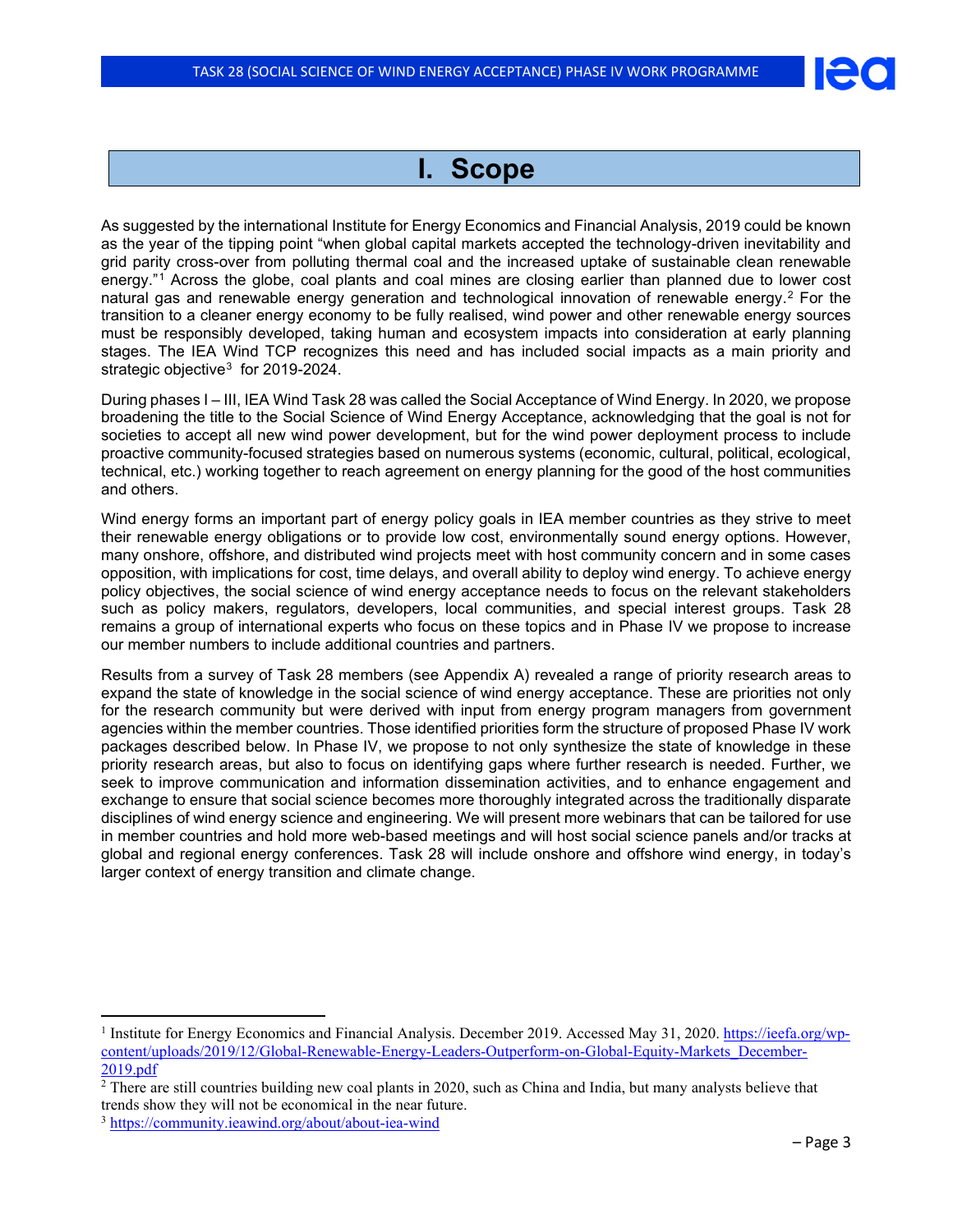## **II. Introduction**

Within the participating countries and elsewhere, social and community acceptance<sup>[4](#page-3-0)</sup> continues to be a key constraint for the development of wind energy projects. In the face of the intensifying and dynamic challenge of social acceptance of wind energy in most parts of the world, there is and will continue to be added value in continuing Task 28 and learning how researchers around the globe are defining challenges and applying solutions at local, regional, and country-wide levels. Social scientists and others participating in this task conduct research in their own countries with their own funding and then share findings to increase the knowledge base among Task 28 members. They collaborate with partner organizations and disseminate high quality data and analyses for decision-makers, researchers, planners of energy projects, and others.

Task 28 was highly productive and successful in its first three phases, but significant work remains, while the value of international collaboration only increases as wind deployment advances around the globe. We have learned that the wind energy developments and social science intersect in many different areas (local town boards and municipalities, utility providers, energy planners, state regulators, etc.).

For Phase IV, the task will take a more holistic systems view of social science of wind energy acceptance, so information can be useful to a wider audience. As the global energy supply transitions to lower carbon energy sources, such as solar and wind, Task 28 research can be useful for any community experiencing an energy transition whether that be the closing of a coal power plant or the opening of a wind farm. Local practitioners can learn from parallels in perceived procedural fairness, for example.

Task 28 has become and will continue to be a globally recognized source of social science expertise for wind energy, an expertise which can and will be made available to other IEA renewable energy programmes such as solar and hydropower.

Task 28's focus is on social science acceptance but is closely linked with environmental and economic impacts as well as communication, education, and stakeholder engagement, so it can help inform IEA members and audiences on these topics. Moreover, our community of scientists believes that social concerns and opportunities could be communicated more effectively to engineers and others that design and assess the technology and systems. Although Task 28 has been active for many years, we propose a new scope which works to address current community challenges to wind development, largely brought on by expanded deployment over the last decade. Task 28 members are also pursuing additional participant country membership. A survey (See Appendix A) conducted by Task 28 in December 2019 supported this view, and this Task 28 Phase IV document is endorsed by existing participants.

Since Phase III commenced in 2017, the number of Task 28 participants increased from five to nine; Denmark, Portugal, Canada and Finland joined Task 28; representatives from Sweden, Netherlands, Norway and UK have expressed strong interest in joining and are currently making representations in this regard to their respective national authorities.<sup>[5](#page-3-1)</sup> This large increase in national participation demonstrates the importance of this topical area within National and IEA Wind TCP efforts. There will be an ongoing endeavor to attract new participant countries.

The Work Packages presented here are ambitious, with expanded scope and reach. To address this scope, joint Operating Agents will coordinate the work of Task 28 Phase IV, 2020-2024.

The main priorities of this proposed effort are:

<span id="page-3-0"></span><sup>4</sup> For the purposes of the task we defined social acceptance as '*a favourable or positive response (including attitude, intention, behaviour and – where appropriate – use) relating to proposed or in situ technology or social technical system by members of a given social unit (country or region, community or town, household, organisation'* (Upham, 2015, p107))

<span id="page-3-1"></span><sup>&</sup>lt;sup>5</sup> In 2019, Portugal lost funding for Task 28 participation.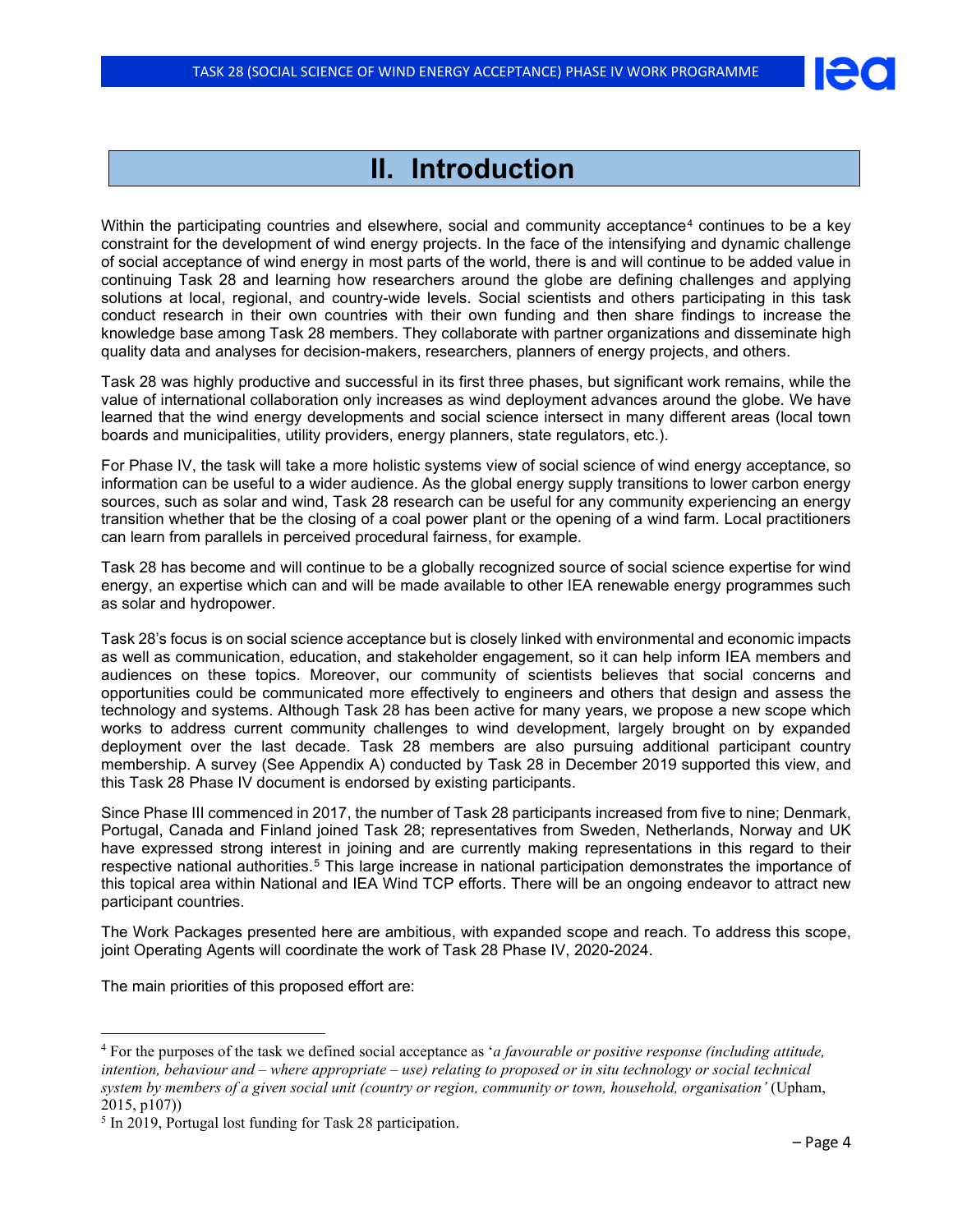- build on past work and scientific insights from while identifying knowledge gaps;
- focus on the application of research including a wider and more coordinated dissemination of results;
- engage more with industry and community engagement practitioners;
- incorporate systems thinking so that social science is integrated into traditional wind energy science and engineering disciplines, and so results are useful to a broader audience;
- expand task scope and reach to other industries and other tasks within IEA; and
- encourage increased cooperation and communication/collaboration between related IEA Wind Tasks (e.g., IEA Tasks 34, 11).

# **III. Objectives and Expected Results**

### **Value of Topics for T28 Phase IV (2020-2024)**

The value of the Task will come from these objectives and expected results:

- Ensuring diverse participation from a larger number of countries and a variety of social scientists;
- Adopting new methods of knowledge sharing based on more proactive involvement of Task participants and new online webinar and meeting tools;
- Greater emphasis on maximising the value of the Task outputs through engagement of end users and broad systems thinking;
- Exploration of increasing the Task's reach to emerging economies;
- Increasing the profile and awareness of Task 28 by proactive outreach and on-line dissemination to and through wind and other renewable energy stakeholders globally.
- Outputs should be conceived and executed in a manner that will enhance our understanding of social acceptance while supporting the work of policy-makers, developers and other stakeholders in the global wind industry as they seek to define and build new energy infrastructure at levels consistent with the perceived needs and goals for their respective country. Collaborations further increase country capacity through networking and access to new resources.

## **IV. Overview of Work Packages 1-5 (2020-2024)**

The two tracks for Task 28 research and dissemination are: *Research Synthesis and Gap Analysis* and *Research Dissemination, Facilitation and Knowledge Exchange.* The tracks align with the division of past Task 28 efforts and participant country priorities for the task. (For Task 28 member country priorities, please see the survey results in Appendix A). They are broken down as follows:

### **Track 1: Research Synthesis and Gap Analysis**

- 1. Innovations in value additions and benefit schemes from wind projects what have we learned from Phases 1-3, and where are current gaps in research?
- *2.* Understanding costs associated with community engagement and opposition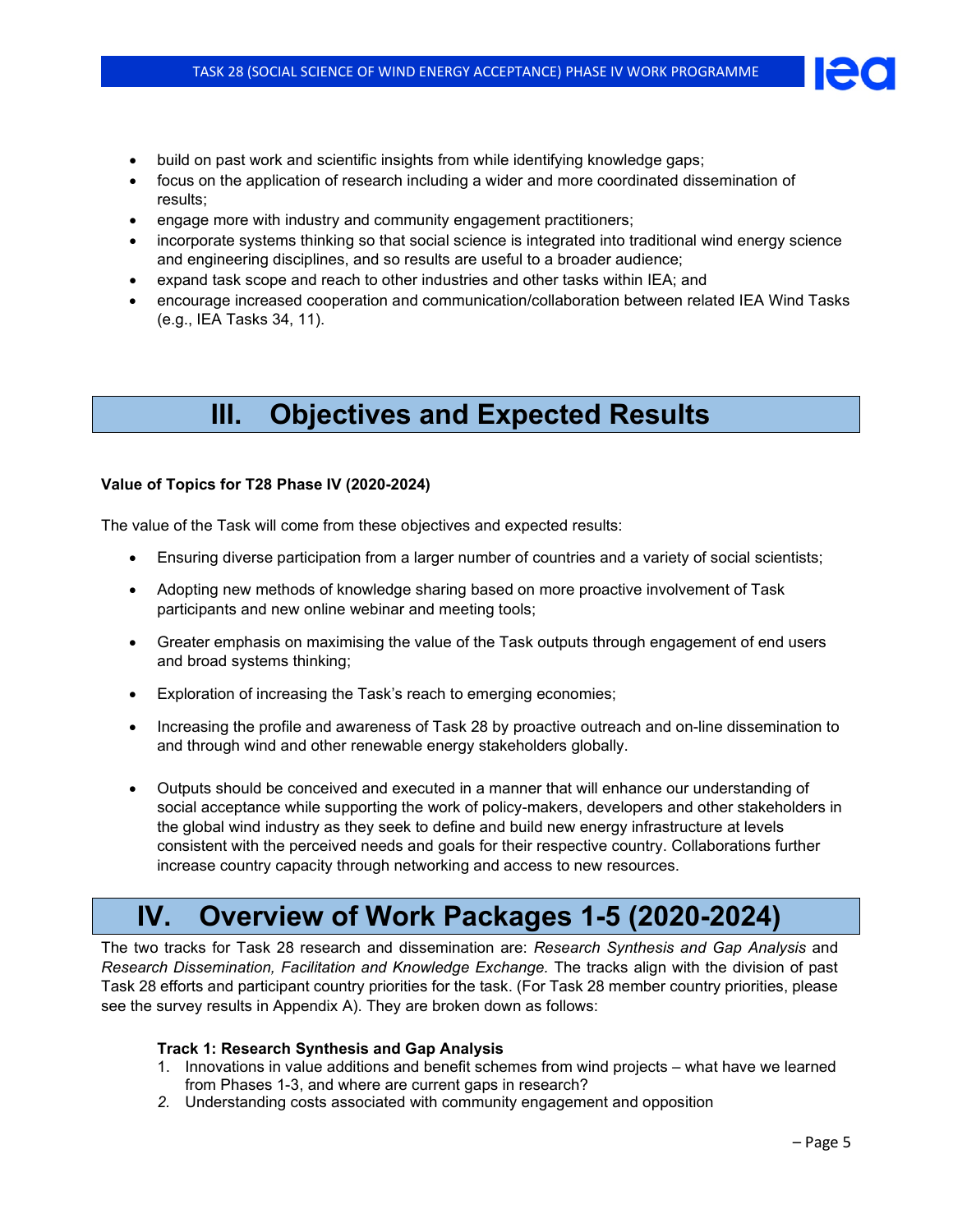- 
- 3. New and emerging issues in wind energy acceptance (including supersized turbines, decommissioning/repowering, floating offshore systems)

### **Track 2: Research Dissemination, Facilitation, and Knowledge Exchange**

- 4. Increased global engagement and knowledge exchange of wind energy acceptance and social science
- 5. Offshore Wind Working Group on Social Acceptance: expert convening and information dissemination

## *Track 1 (T1):* **Research Synthesis and Gap Analysis**

### **T1 Work Package 1:**

Innovations in value additions and benefit schemes from wind projects

WP1 Joint OA Oversight: Suzanne Tegen

WP1 Lead: TBD - Denmark or Germany will start the initial conversation (Jan Hildebrand) WP1 Participants: Denmark, Germany, Japan, US, Canada, Ireland.

**Problem:** With increasing frequency, wind projects proposed and built today are offering innovative value additions that may influence social acceptance. Fairness and justice are principles invoked to explain why benefits and their distribution are so critical for societal acceptance. For example, local grid infrastructure upgrades, monitoring equipment (such as weather and science stations), ice‐plants for commercial fishermen, aquaculture or artificial fishery reefs, road improvements, associated wildlife sanctuaries, and more. Rand and Hoen (2017) reported that projects with non-monetary community benefits may be better received and create less community conflict when compared to direct compensation (i.e., neighbor payments); and innovative monetary schemes are also being used and can be studied. But it is not well known how frequently these offerings are available, how effective they are at influencing public opinion, and the relative developer costs of such offerings.

We must also better understand ownership models with respect to benefits. An OECD (2012) study of 16 regions across Europe and North America demonstrated that energy projects owned by local communities receive a number of benefits including: new revenue sources (including tax base for improving service provision in rural communities); new job and business opportunities if a large number of actors, are involved and are embedded in the local economy; innovations in products, practices, and policies in rural areas; capacity building and community empowerment; and affordable energy locally.[6](#page-5-0)

**Potential Solution:** Participating countries will synthesize research on social impacts provided by individual wind projects. This is needed to understand the relative costs of these offerings and how (and whether) they influence public attitudes toward wind projects. We will identify gaps in research for future initiatives. We will also research non-profit models that preserve the value created in the local community (Sperling & Mathiessen, 2015).

### **Deliverables:**

**T1 WP1 Deliverable (DV) 1:** A short report and online briefing about innovations in socially beneficial value additions provided by wind energy projects, and their role in influencing acceptance. Because communities may prefer non‐monetary benefits (e.g., school, roads,

<span id="page-5-0"></span><sup>6</sup> OECD (2012). Linking Renewable Energy to Rural Development. ISBN Number: 9789264180420 Sperling, K., & Mathiesen, B. V. (2015). Landvindmøllernes lokale økonomiske effekter i Billund Kommune. Aalborg Universitet. ISP-Skriftserie, No. 2015-1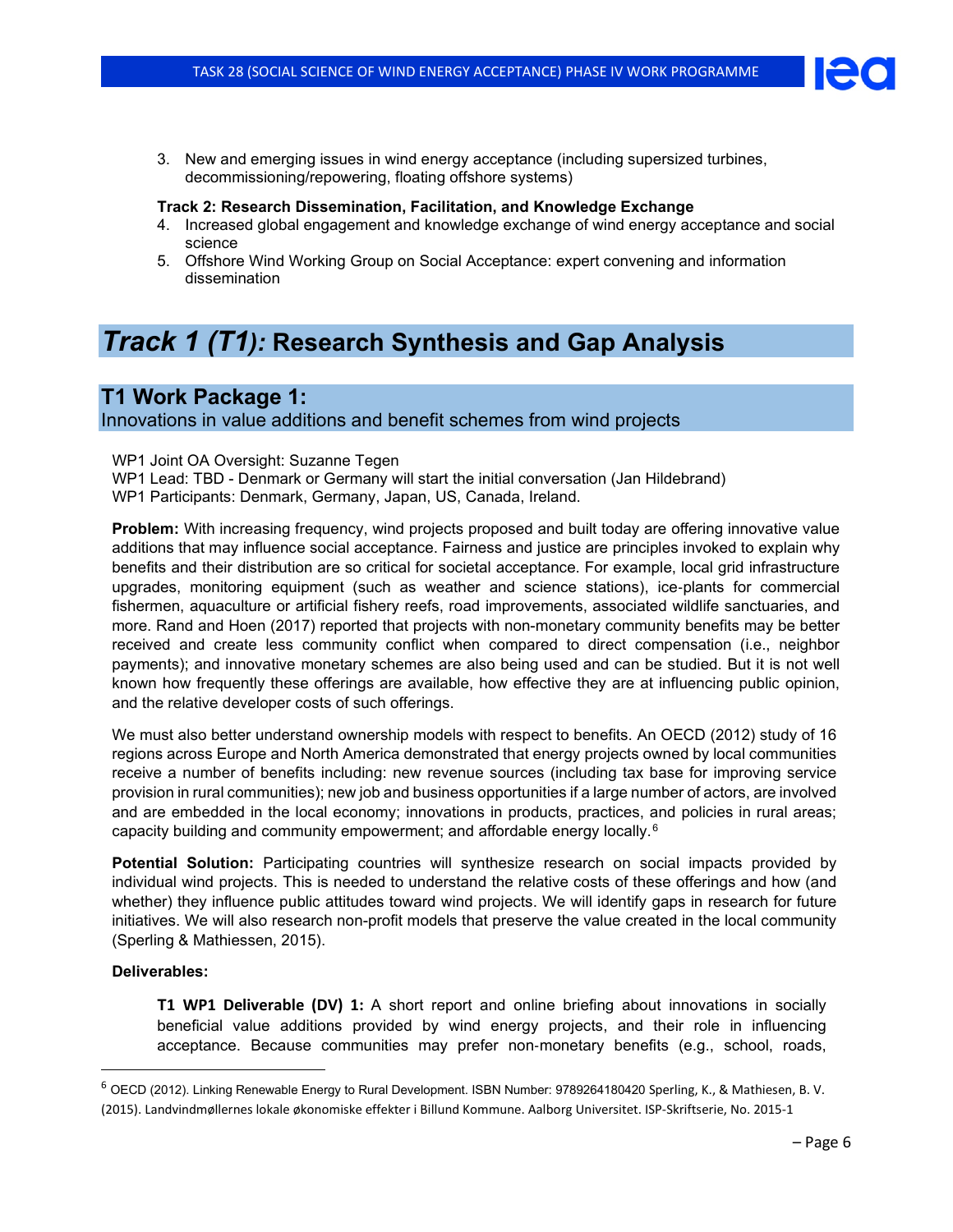infrastructure), this WP will improve understanding about the menu of options and potential additions (e.g., aquaculture and artificial reefs).

**Benefits:** If such value additions are shown to have a net benefit to social acceptance of wind energy projects, this is useful information for developers as well as community planners who can negotiate about local value‐added features before a project is approved.

### **T1 Work Package 2:**

Understanding costs associated with community engagement and opposition

WP2 OA Oversight: Suzanne Tegen WP2 Lead for initial discussion: US or Ireland (Joe Rand) WP2 Participants: US, Japan, Ireland, Sweden, Switzerland, Finland.

**Problem:** Despite the large volume of literature on drivers to public acceptance, it is unclear how community opposition and developers' community engagement influence the levelized cost of energy (LCOE). Robust and successful community engagement strategies incur costs, but those costs are not well understood. Moreover, the cost of *failed* projects due to lack of community support are not known. As well, the timing of investments in community engagement may influence their efficacy and relative value – for example, \$1M in the very early development stages of a project is quite distinct from the same amount very late in the permitting stage. A better understanding is needed of the costs, risks, and associated factors of community engagement strategies.

**Potential Solution:** Collaborative analysis of existing global research on this topic. Member countries will seek their own individual funding to conduct an international data collection effort on developers' reported time and monetary costs of (a) community engagement strategies, (b) delays due to community opposition, and (c) permit rejections (project failures), due to community opposition.

### **Deliverables:**

**T1 WP2 DV1:** This work package will begin with a literature review, with input from multiple member countries.

**T1 WP2 DV2:** The literature review will be summarized into a briefing (document and online).

**T1 WP2 DV3:** If participants can obtain funding, Task 28 T1 participants will develop a presentation (for conference or webinar) resulting from an international expert elicitation of personnel responsible for community engagement and relations at wind development firms. At least one participant in the work package will present the information.

**Benefits:** A better understanding of the costs and risks of public acceptance relative to other costs and risks in the development pipeline would be valuable to the wind industry and stakeholders. This might allow developers to gauge whether higher expenditures early on are strongly related to a decrease in failure rates, all else being equal. Additionally, international wind technology researchers and funders could have access to quantitative data showing the importance of (and uncertainties around) host community engagement.

### **T1 Work Package 3:**

New and Emerging Issues in Wind Energy Acceptance

WP3 Joint OA Oversight: Garry Keegan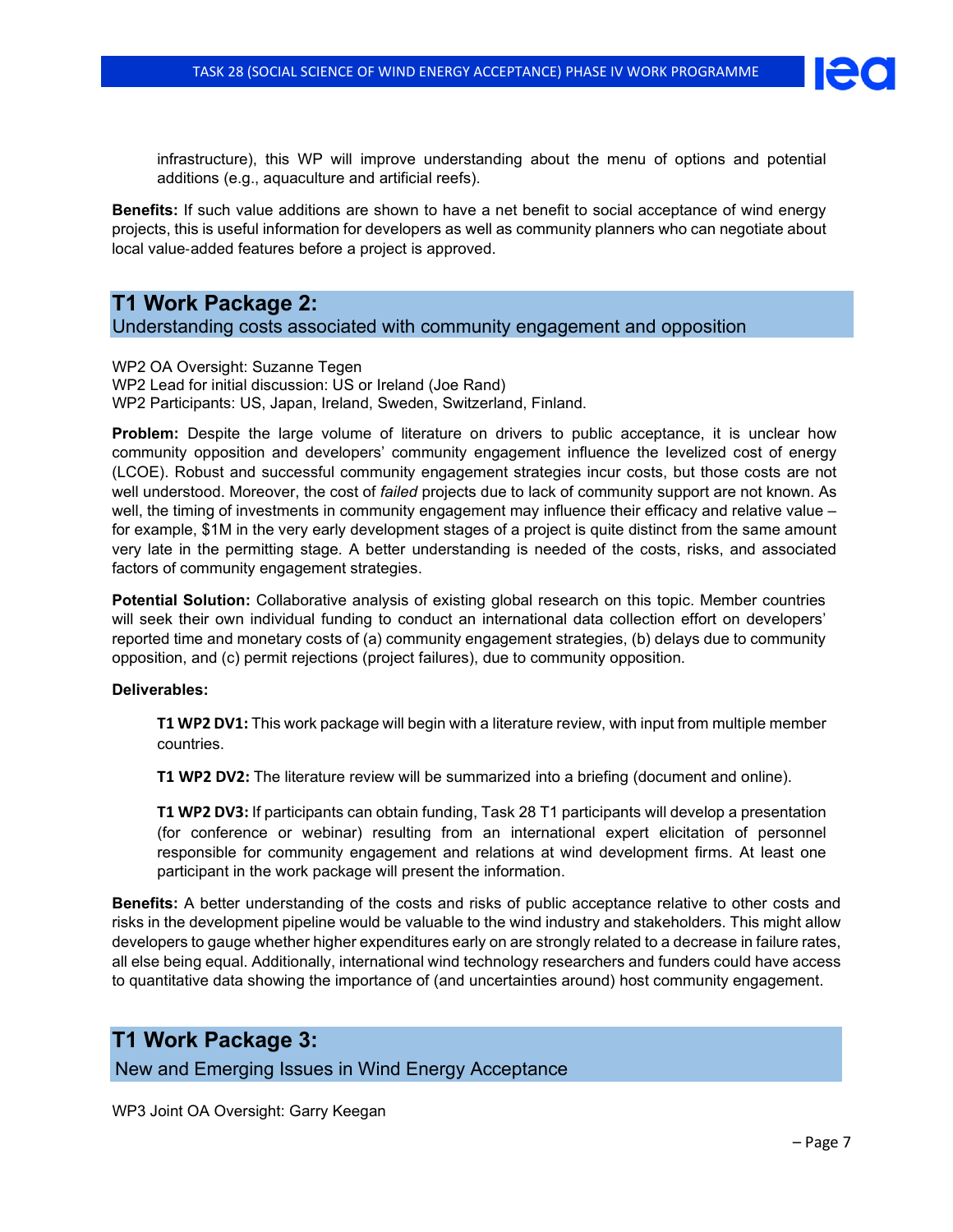

WP3 Lead: TBD - Denmark could lead initial discussion (Tom Cronin) WP3 Participants: US, Japan, Ireland, Germany

**Problem:** Wind energy technology has evolved rapidly over the past decade. Turbines are getting much larger by every measure (e.g., hub height, rotor diameter, rated capacity), floating offshore wind turbines have entered the market, and increasing numbers of turbines are reaching their end of life, leading to decommissioning or repowering. Similarly, hybrid (wind+solar or wind+battery) and distributed (<20 MW) wind projects may play a role in the future global wind energy landscape. This evolution results in new and emerging issues, concerns, and contexts with respect to social acceptance.

The next decade will see the installation of supersized turbines (5+ MW, for onshore; 12+ MWfor offshore) with increasingly large rotors and low specific power, necessitating increased inter-turbine spacing and – potentially – on‐site manufacturing and/or innovative (e.g., airship) delivery of blades. Floating offshore wind will enter the mainstream, wind turbines will expand into lower wind resource regions, and on-site storage and hybrid projects could become increasingly common. To date, wind energy acceptance research has focused on currently‐available wind technologies – typically less than 3 MW and 500 ft. in total height. The technological advancements expected over the next decade will result in unique visual (viewshed and shadow flicker), sound, land‐use, economic, political, and other social impacts from the turbines of today. Large turbines can also be deployed as single turbines or small wind parks (as can new smaller turbines). The nature of wind project development is also changing through the use of hybrid projects, distributed wind projects, and new and innovative ownership structures. The social acceptance implications of these changes are not currently understood – and are not being widely considered in the R&D circles developing new turbine technologies.

Additionally, very little research has examined the end‐of‐life phase with respect to human impacts and acceptance. As early wind projects across the globe age and retire, questions around decommissioning, repowering, "abandoned" turbines, loss of tax or lease revenue, recyclability of components, and landfill waste have become especially pertinent to social acceptance, and are rising to the forefront of discussions among communities considering hosting new wind projects. A lack of data, transparency, and experience regarding this phase of wind projects can result in heightened concerns and misinformation.

**Potential Solution:** Several Task 28 members have external funding to research the types of emerging issues outlined in this work package (e.g., large turbines, waste/recycling, ownership models), but work is needed to synthesize these disparate efforts. This work package will be focused on uniting the findings of ongoing research related to the emerging issues discussed above in order to produce novel fact sheets and webinars, led by Task 28 members.

If additional funding allows, participants in this work package will review the available literature that pertains to these new, emerging, and future trends of wind energy and social acceptance to identify the state of the art and research gaps. Joint funding opportunities may be pursued by some member countries, to conduct collaborative and mixed‐methods research to understand community responses and impacts to new and emerging issues. Methods may include the use of modeling, surveys, visualization dome focus groups (e.g., modeled after Germany's method), trends analysis, and choice experiments to reveal societal preferences and what communities are willing to accept. Data could be gathered and analyzed to better understand end‐of‐life trends, including decommissioning volume, actual prevalence of "abandoned" turbines, repowering trends, recycling, and waste.

#### **Deliverables:**

**T1 WP3 DV1:** Report and briefing on social dynamics and considerations of future wind turbine technologies (on subjects such as the social acceptance of very large turbines, hybrid projects,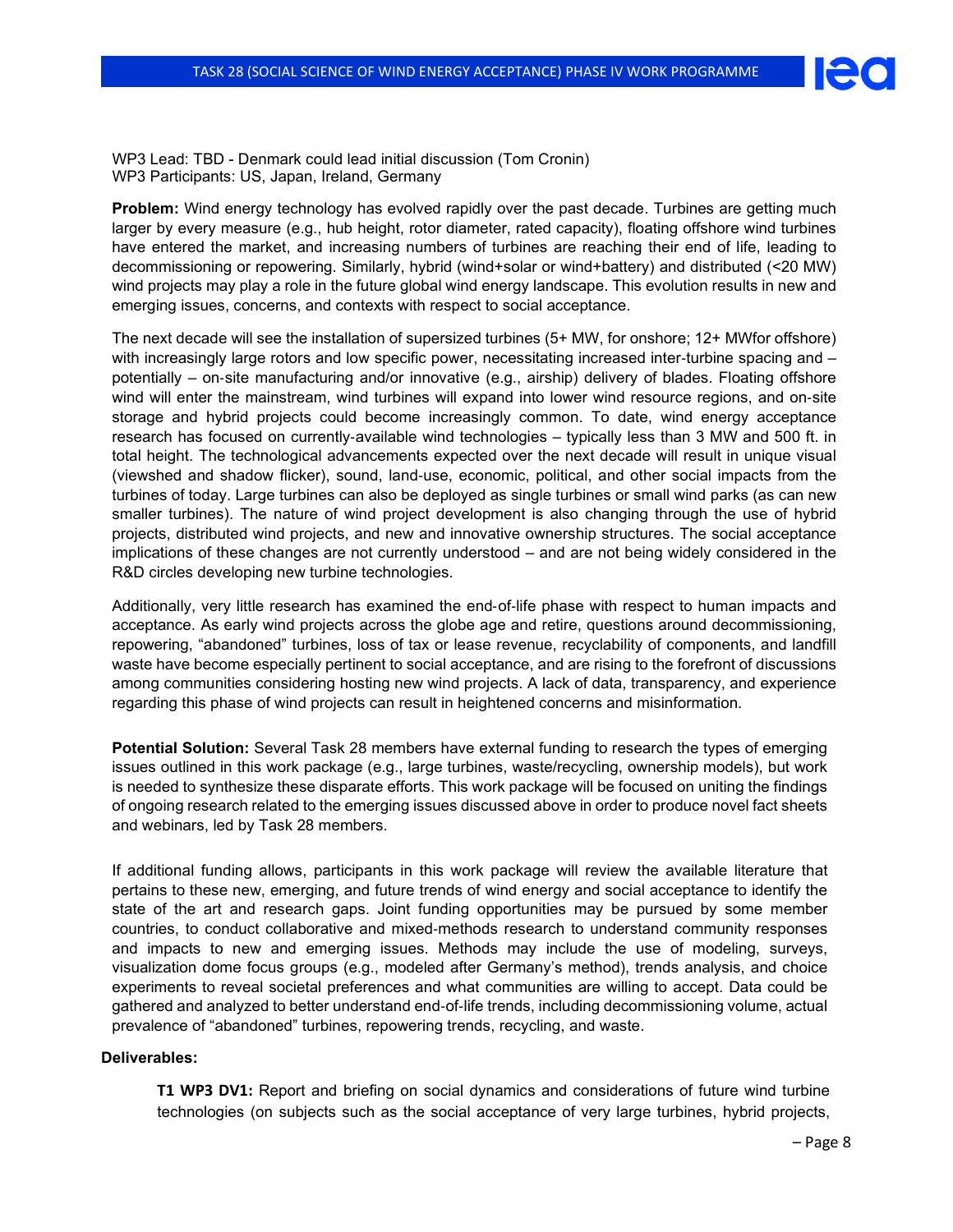

distributed turbines, floating offshore, and end-of-life issues involving host communities or other social science-related topics).

**T1 WP3 DV2:** If funded, Task 28 could facilitate an international web-based convening (collaborating with industry) to ascertain current options and costs related to end‐of‐project practices and potential innovations.

**Benefits:** As the current trends in turbine technology and deployment continue, it is vital to know how host communities will respond. Communities are already concerned with visual impacts, sound disturbance, potential property value decreases, and other impacts. It would benefit the wind industry, R&D organizations, host communities, and decision-makers to have a better understanding of public acceptance before the future technology is introduced and deployed, at the local level. Depending on identified community concerns, different design and technology innovation decisions could be made to limit or reduce identified concerns, reducing overall development costs though active mitigation and minimization.

Similarly, communities potentially hosting wind energy projects are seeking information on the potential impacts across the project's lifecycle. Decision makers also increasingly ask about what happens to "clean technology" at the end of its life and have seen examples of small towns with big fines for wind turbine blades in their landfills. This research would answer important questions and provide solutions about potential social impacts.

### **T2 Work Package 4:**

Increased Global Engagement and Knowledge Exchange of Wind Acceptance and Social **Science** 

WP4 Joint OA Oversight: Suzanne Tegen (through 2021) then Garry Keegan WP4 Lead: Suzanne Tegen through 2021. Then Ireland with help from Wind Europe (possibly John Aston) WP4 Participants: All

**Problem:** Task 28's research scope and, by extension, audience, has been limited to the (highly developed global north) countries historically engaged in the Task (e.g., US, EU, Japan). Clean energy is seeing rapid global expansion, and non‐member emerging economies (e.g., in Asia, Africa, and South America) can learn from and offer new insights to the Task. Research into impacts, constraints, and benefits in emerging economies could enable leapfrogging of past mistakes, help reduce global barriers to wind deployment, and offer important insights to industry and policymakers considering wind projects.

Furthermore, while there is a vast literature on wind energy acceptance, that literature can seem disconnected, overwhelming, or difficult to find for practitioners. Various efforts (e.g., Rand and Hoen 2017; Ellis and Ferraro 2017) have made efforts to organize tabular worksheets to house previous research, but those efforts are not combined, updated, and expanded to represent the state of the art of global peer‐ reviewed social acceptance research.

In addition, other renewable energy technologies – such as utility-scale solar and hydropower – also face public acceptance barriers, as do communities that are reliant on traditional generation sources or fuels – like coal – for jobs and livelihoods. These communities are experiencing significant socio‐economic upheaval under the current energy transition. The issues they're confronting have parallels to socioeconomic concerns raised around the development of wind energy. Although social science research into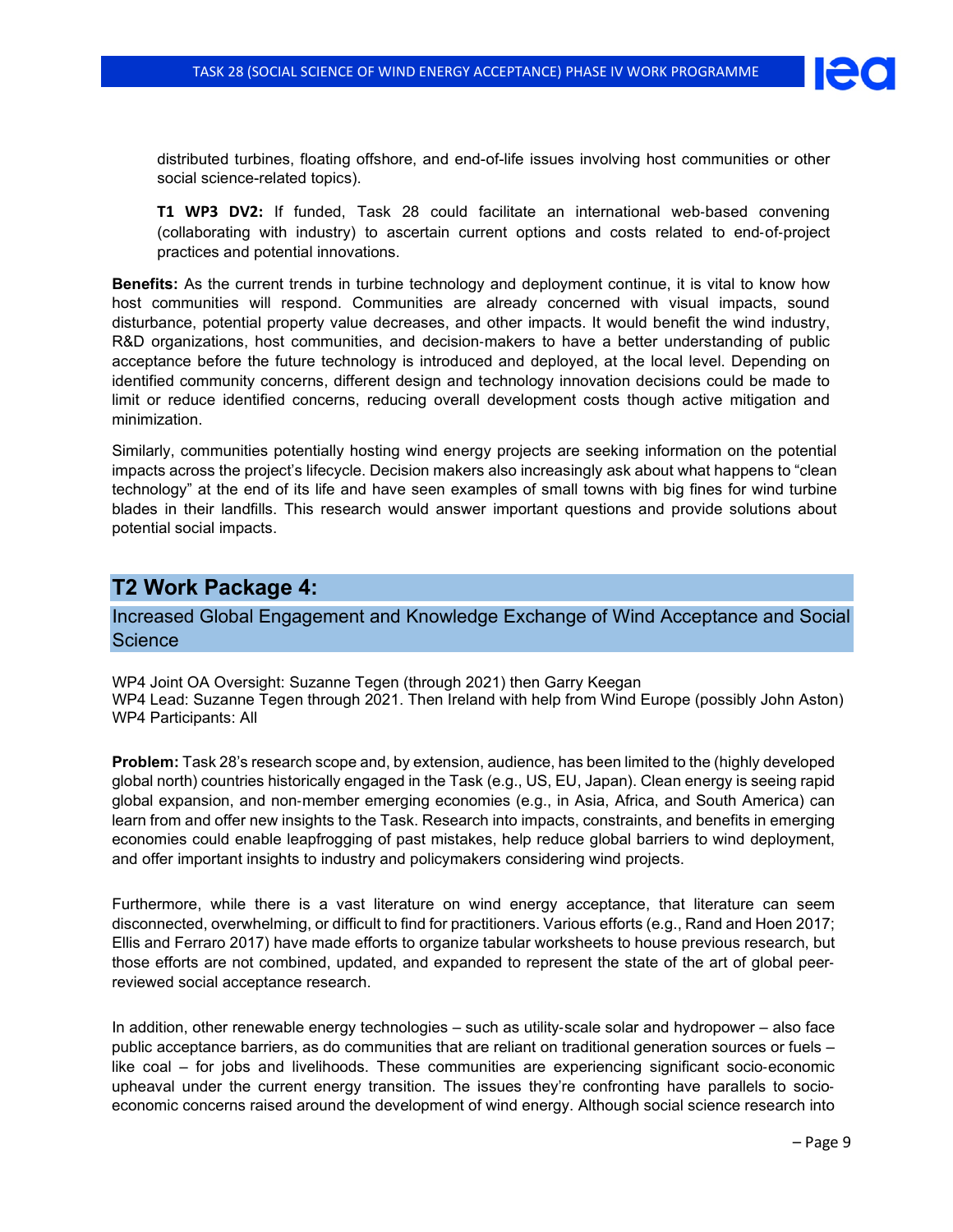

process fairness and host community economic benefits are similar across various technologies, there is little cross‐technology research or exchange to assess and cooperate on shared challenges and opportunities.

**Potential Solution:** A "research map" (internal to IEA Wind, at first) that outlines who is currently working on which topics. Increased participation of and engagement with researchers and practitioners in non‐IEA member countries, along with research into unique constraints, concerns, and social impacts of wind energy in the developing world.

Task 28 members can work with global conference organizers to have social acceptance and social science dimensions of wind energy included as a featured topic or track of their technology, engineering, or otherwise focused conference. Another potential solution is increased dialogue and potential partnership with other IEA technology research tasks and international energy transition experts, to identify shared challenges and opportunities.

#### **Deliverables:**

**T2 WP4 DV1-3:** Three invited webinar/meetings featuring presentations. Webinars will be recorded and made available on the Task 28 website. Webinars can also be adapted for each country's needs (e.g., show or narrate the webinar with an introduction and question/answer session for the host country, in their language).

**T2 WP4 DV4:** In year 2 (2021-22), have a track or session dedicated to the social science of wind energy acceptance. The importance of this is to have social science included in the ongoing dialog at engineering and other renewable energy conferences (not just the singular session).

**T2 WP4 DV5:** In year 3 (2022-23), have multiple sessions at a technology or engineering conference focus on the social science of wind energy. The importance of this is to have social science included in the ongoing dialog at engineering and other renewable energy conferences (not just the singular session).

**T2 WP4 DV6:** In year 2 or 3, hold a joint meeting between IEA Wind Task 28 and other groups. These groups could include IEA Solar PV Task 1 (strategy and communication) or Task 15 (PV for the Built Environment) or other groups focusing on the energy transition (e.g., Just Transition Research Collaborative<sup>7</sup>) to discuss social acceptance challenges in the transition to wind, solar, and other forms of clean energy.

**T2 WP4 DV7 (optional):** Possible fact‐sheet or joint webinar to follow, if other parties are interested.

**T2 WP4 DV8**: If funded, a structured, sortable, annually updated and geographically expanded tabular dataset of peer reviewed literature on the social science of wind energy acceptance. This dataset will be in Excel format and available for download online. There could be links to other IEA Wind task databases, such as Tethys (Task 34). This could be expanded to an online searchable database if funding allowed, in future years.

<span id="page-9-0"></span>**Benefits:** This work could include summarizing what Task 28 member countries have learned about wind power's social acceptance that can benefit less developed countries whose clean energy industries are younger. As those markets strengthen, this might help the global community reach clean air, climate, and energy goals while minimizing negative social impacts and community conflict. Scientists studying the social science challenges and host community benefits of energy transition and deployment for any technology will benefit from shared knowledge. The transition from fossil fuels will continue around the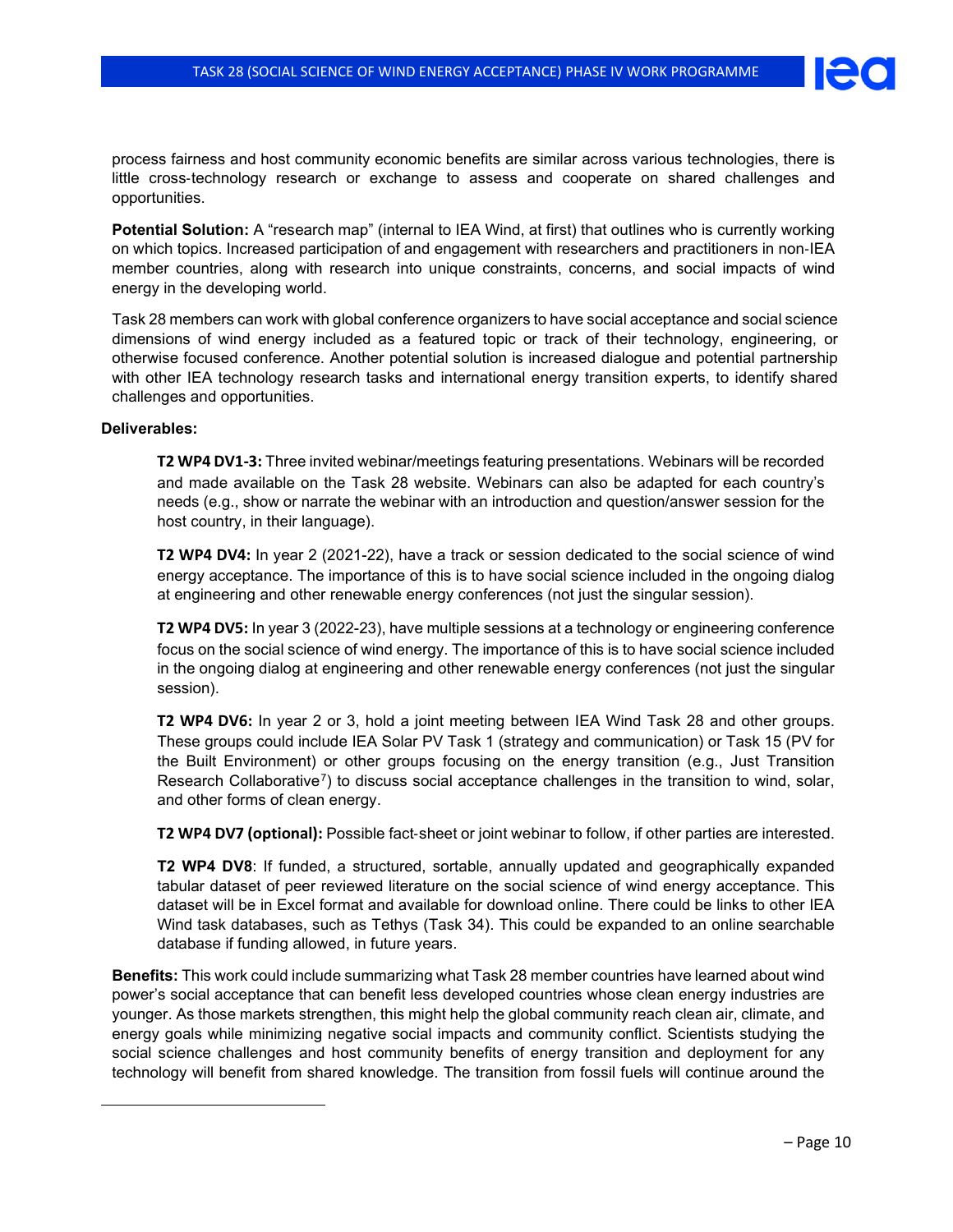

globe, and other energy transitions will follow, so it behooves us to be proactive and provide information to help create best practices for a successful, flexible, and transparent transition process for today and for the future.

In addition, a single, up‐to‐date, internationally inclusive spreadsheet of peer reviewed literature on these topics will benefit all social science and other researchers, decision-makers, and practitioners seeking answers and best practices and history of the social science of wind energy.

### **T2 Work Package 5:**

Offshore Wind Working Group on Social Science and Wind Energy Acceptance Issues: Expert Convening, Exchange and Information Dissemination

WP5 Joint OA Oversight: Garry Keegan WP5 Lead: Garry Keegan WP5 Participants: Ireland, Canada, Japan, UK, Denmark, Norway, Netherlands, Germany, U.S.

**Problem:** Some countries have a strong track record in the deployment of offshore wind farms. Five countries account for over 90% of all offshore wind capacity connected in Europe. The UK has the largest amount of installed offshore wind capacity in Europe, representing over 40% of all installations. Germany follows with approximately 34%, Denmark 8%, Netherlands 7% and Belgium 6%.

Many other countries such as Ireland, Portugal, Norway, Finland, France, Canada and the USA are in their infancy of offshore wind farm development but have plans to significantly grow this sector, as have Australia and many countries throughout Asia, notably Japan, China and Taiwan. Community acceptance has been a key constraint to the development of onshore wind projects. Offshore wind projects throughout Europe also experience resistance among coastal communities.

**Potential Solution:** Research performed for this work package will be compiled from individual member countries. The combined results will make a constructive contribution to the future deployment of offshore wind farms. Offshore projects are becoming more feasible due to decreasing costs, however, unless there is more knowledge and data in the area of community/stakeholder impact issues and stakeholder identification and engagement, this industry will encounter more of an uphill struggle than needs to be the case. The timely production of a research based best practice guide, informed by best practice international case studies, will benefit deployment and potential of this renewable energy source. In achieving a greater appreciation of the many benefits to local supply chains, industrialization of ports and local stakeholders in sectors such as fishing and tourism, countries new to offshore deployment will be in a position to communicate a more informed and positive message to local stakeholders.

Stakeholders for offshore are quite different to onshore developments i.e. ports, shipping, marine, fishing, military, air traffic control, coastal communities, tourist sector and so forth. Social, in particular community, acceptance issues have the potential to be a key constraint to the development of offshore. This project represents an opportunity to recognise and address this constraint.

### **Proposed Deliverables:**

**T2 WP5 DV1:** Publication of best practice guidelines on Offshore Wind Farm Project Community Acceptance and Stakeholder Engagement, from participating member countries. It will be available to an international audience, such as governments, researchers, developers, and organizations working on offshore wind energy.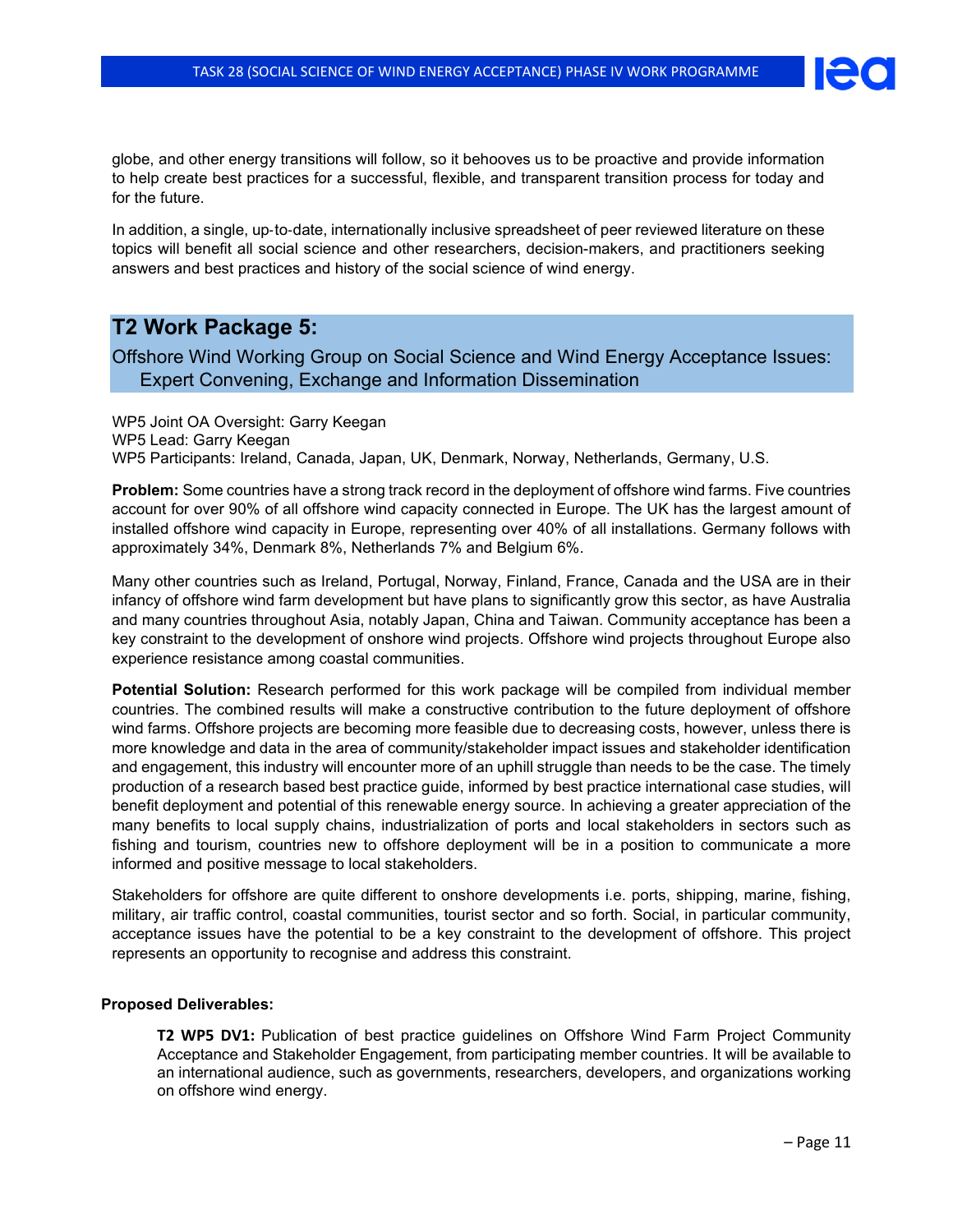

**T2 WP5 DV2-8:** Presentation of findings internationally at workshops, seminars, conferences and promoted in industry publications. Organisations such as the International Energy Agency, Wind Europe, Renewables Grid Initiatives, ENTSO (E) and EU Commission and Parliament will facilitate dissemination.

**T2 WP5 DV9-14:** If feasible from member countries, fact sheets with global examples on community impacts, such as: social, recreation, visual, tourism, economics, and health.

**Benefits:** This project will contribute to a more harmonious local societal and community environment and will facilitate procedural and distributive justice matters of offshore wind energy projects, and indeed environmental mediation when some projects inevitably end up being involved in such a process.

This work package will create a resource which will increase the likelihood of success of projects through the design, planning, construction and operational phases. It will also help identify the social and economic benefits for local stakeholders (port communities/businesses, fishermen, etc.), potential benefits/ opportunities they may not be aware of or have realised. The development of offshore is unlikely to succeed, within planned cost and time parameters, in a hostile local stakeholder environment. This in turn would result in reputational & investment damage for the offshore industry.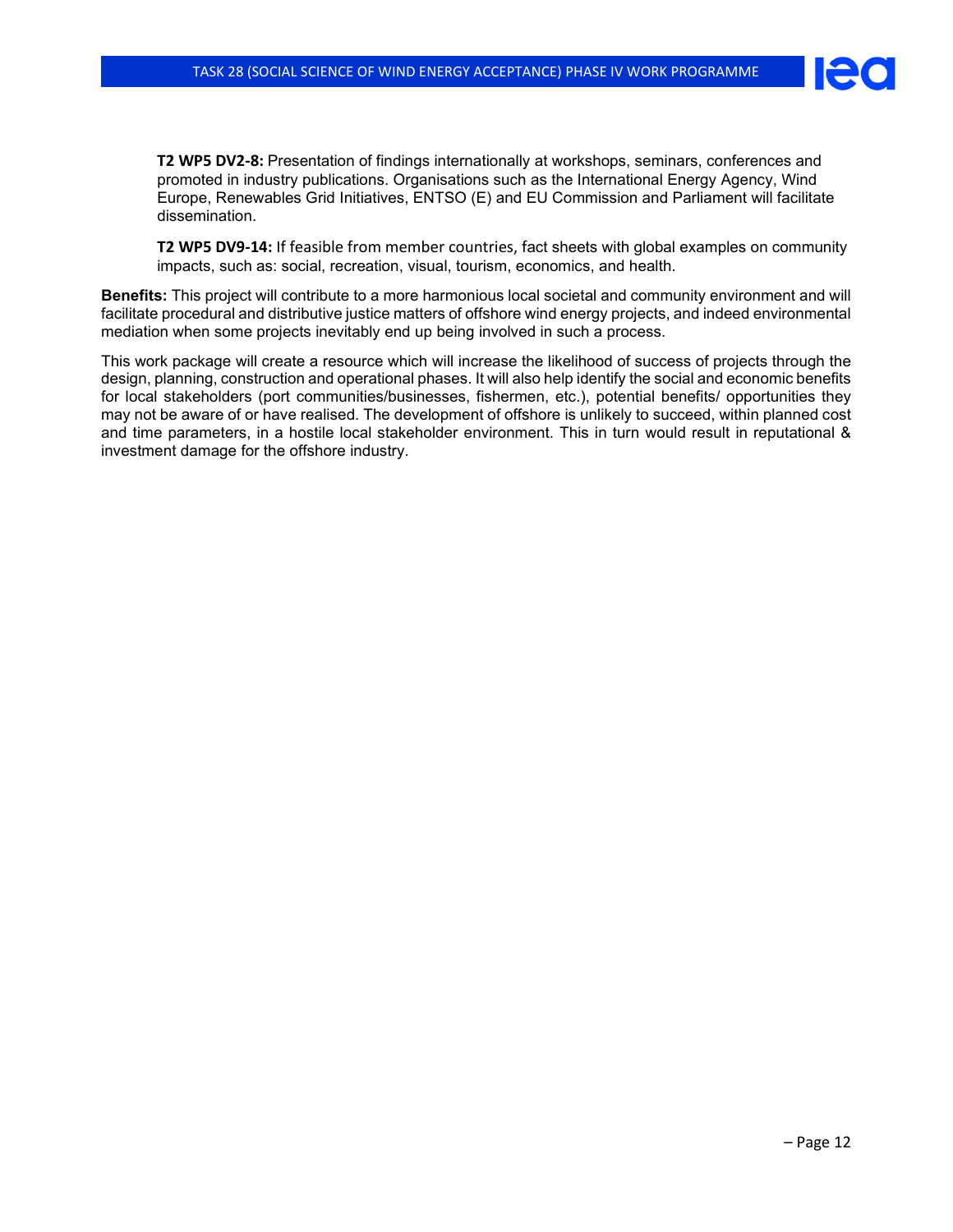## **V. Chronogram & Key Dates**

| Year                                    |   |                | 2020 (start 1 <sup>st</sup> May) |          | 2021 |         |                 |                   | 2022            |                |             |                               | 2023 |                         |                  |              | 2024      | (end 30)<br>April)      |
|-----------------------------------------|---|----------------|----------------------------------|----------|------|---------|-----------------|-------------------|-----------------|----------------|-------------|-------------------------------|------|-------------------------|------------------|--------------|-----------|-------------------------|
| Quarter                                 | 1 | $\overline{2}$ | $\mathsf{B}$                     | <b>A</b> | 11   | $\vert$ | $\mathsf{B}$    | <sup>4</sup>      | 11              | $\overline{2}$ | $\mathsf B$ | <b>A</b>                      | 1    | $\overline{2}$          | $\mathsf B$      | <sup>4</sup> | $\vert$ 1 | $\vert$ <sub>2</sub>    |
| <b>Work Package 1:</b>                  |   |                |                                  |          |      |         |                 | DV1               |                 |                |             |                               |      |                         |                  |              |           |                         |
| <b>Work Package 2:</b>                  |   |                |                                  |          |      |         | DV <sub>1</sub> |                   | DV <sub>2</sub> |                |             |                               |      |                         |                  |              | DV3       |                         |
| <b>Work Package 3:</b>                  |   |                |                                  |          |      |         |                 |                   |                 |                |             | DV1                           |      |                         | DV <sub>2</sub>  |              |           |                         |
| <b>Work Package 4:</b>                  |   |                |                                  |          |      | DV1     |                 | DV8               | DVA             | Dv2            |             | <b>DV5</b><br>DV <sub>8</sub> |      | DV3                     | D <sub>V</sub> 6 | DV8          | DV4       |                         |
| <b>Work Package 5:</b>                  |   |                |                                  |          | DV1  | Dv2     |                 | DV3<br><b>DV9</b> |                 | DV4<br>DV10    |             | DV5<br>DV11                   |      | DV <sub>6</sub><br>DV12 |                  | DV7<br>DV13  |           | DV <sub>8</sub><br>DV14 |
| <b>T28 In-Person</b><br><b>Meetings</b> |   |                |                                  |          |      |         |                 |                   |                 |                |             |                               |      |                         |                  |              |           |                         |
| <b>T28 Virtual</b><br><b>Meetings</b>   |   |                |                                  |          |      |         |                 |                   |                 |                |             |                               |      |                         |                  |              |           |                         |

### **Table 1: Chronogram & Key Dates**

*T28 Meetings (Given COVID restricted travel, it is possible all meetings will be web-based): Dublin Q4 2020; Japan Q2 2021 (followed by JOA's attending Exco Japan); Wind Europe Global Conference (with T28/Social Science Stream Q4 2021; 2022 & 2023 inperson meeting locations TBC subject to participant countries offering to host, planning to coincide with Exco country locations and Autumn location of Wind Europe Global Conferences as T28 hope to form large part of Conference Social Science Stream.*

*T28 Virtual Meetings: These will take place every quarter when there is not a T28 in-person meeting, therefore two in-person meetings per year and two virtual meetings per year. Given restrictions, all meetings may be moved online.*

*Red boxes: Deliverable Dates*

*Yellow boxes: Work Package progress*

*Blue boxes: Task 28 Meetings*

**Per**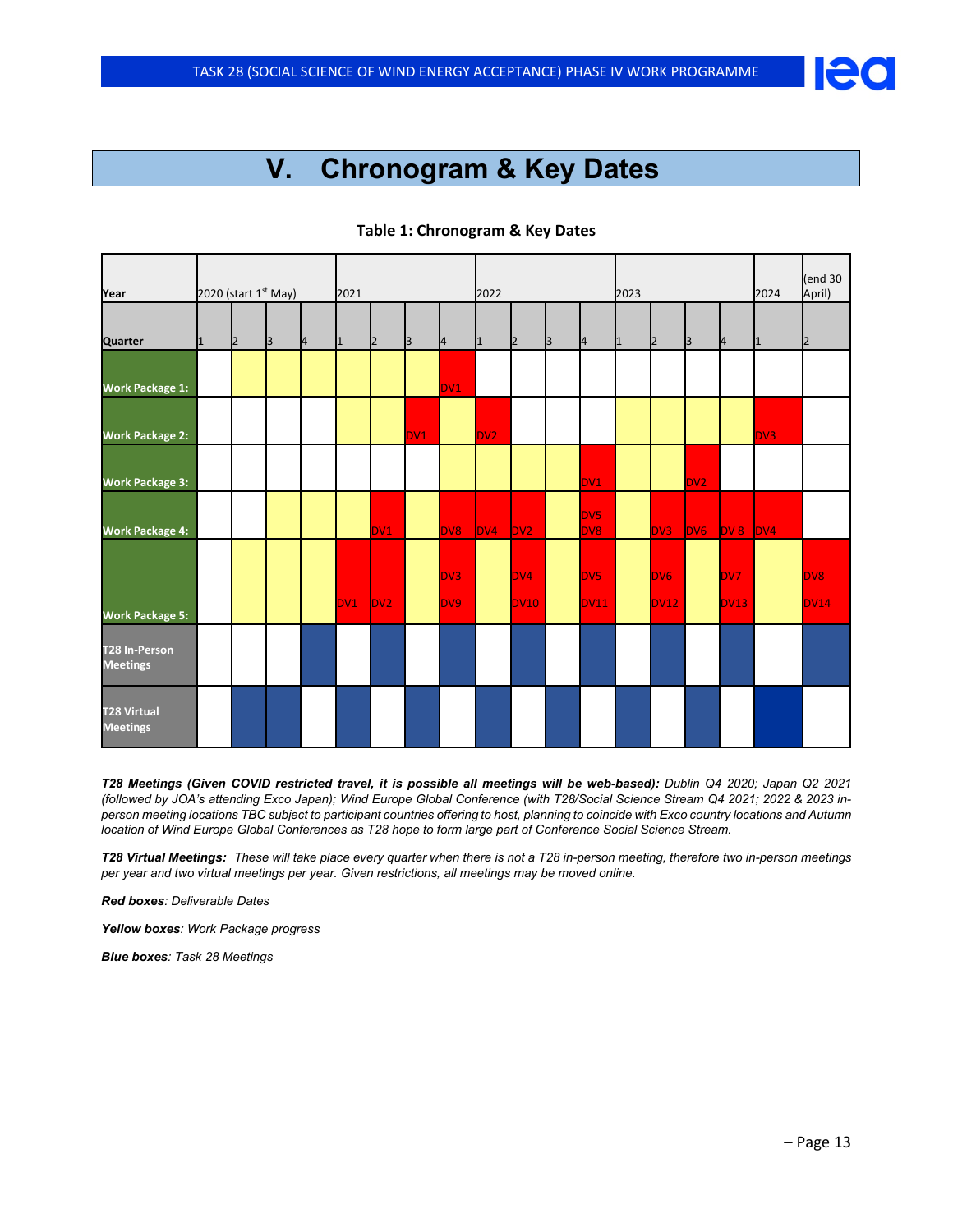

Task 28 will work to bring together experts to exchange information and experience in the areas covered by this Task. Former activities of the Task have not adequately incorporated project developers, policy makers and regulators. The T28 group will agree on communication tools, such as thematic workshops, peer-review processes, conference calls and webinars to ensure the necessary exchanges take place and outcomes from the Task efforts have broad usability. Outcomes will be publicly available on new Task 28 website/platform. In addition, findings will be presented at international conferences and meetings where appropriate. Webinars and direct outreach to government regulatory organizations, along with the research, wind development, and host communities, will be conducted when appropriate.

Task 28 has observed the vast range of organizations and platforms involved in communicating news and research for wind and other renewable energy technologies. We need to establish where we fit and what our role among these is, along with creating both an awareness of the work we do disseminating results. Strategic alliances and relationships can be established with many of these platforms and organizations which can include speaking at each other's meetings, working groups, and conferences. This will involve collaborating with universities, research institutes, industry representative organizations and media outlets globally.

| Deliverable (DV)<br>No. | <b>Deliverable</b>                                    | <b>Contributors</b>                                      | Quarter<br><b>Due</b>  |
|-------------------------|-------------------------------------------------------|----------------------------------------------------------|------------------------|
|                         |                                                       | JOA, and Denmark, Germany,                               |                        |
| <b>T1 WP1 DV1</b>       | <b>Report &amp; Online Briefing</b>                   | Japan, US, Canada, Ireland.                              | Q4, 2021               |
|                         |                                                       | JOA and US, Japan, Ireland,                              |                        |
| <b>T1 WP2 DV1</b>       | <b>Literature Review</b>                              | Sweden, Switzerland, Finland                             | Q3, 2021               |
|                         |                                                       | JOA and US, Japan, Ireland,                              |                        |
| <b>T1 WP2 DV2</b>       | <b>Online Briefing Document</b>                       | Sweden, Switzerland, Finland                             | Q1, 2022               |
|                         |                                                       | JOA and US, Japan, Ireland,                              |                        |
| <b>T1 WP2 DV3</b>       | Report and Presentation for Conference or Webinar     | Sweden, Switzerland, Finland                             | Q1, 2024               |
|                         |                                                       | JOA and US, Japan, Ireland,                              |                        |
| <b>T1 WP3 DV1</b>       | <b>Report and Briefing Document</b>                   | Germany                                                  | Q4, 2022               |
|                         | International Web-based convening (collaborating with | JOA and US, Japan, Ireland,                              |                        |
| <b>T1 WP3 DV2</b>       | industry)                                             | Germany                                                  | Q3, 2023               |
|                         |                                                       |                                                          | Q2, 2021,              |
| <b>T2 WP4 DV1-3</b>     | <b>Webinars and In-Person Meetings</b>                | JOA and all participants                                 | '22 & '23              |
| <b>T2 WP4 DV4</b>       | <b>Conference Social Science Track or Session</b>     | JOA and all participants                                 | Q3, 2021               |
|                         | Multiple Tracks / Sessions at Engineering and         |                                                          |                        |
| <b>T2 WP4 DV5</b>       | technology Conferences                                | JOA and all participants                                 | Q4, 2022               |
| <b>T2 WP4 DV6</b>       | Joint Meetings with IEA Solar & other Renewables      | JOA and all participants                                 | Q4, 2022               |
|                         |                                                       |                                                          |                        |
| <b>T2 WP4 DV7</b>       | Fact-sheet and/or Joint Webinar                       | JOA and all participants                                 | Q4, 2023               |
|                         | Peer Reviewed Social Science of Wind Energy           |                                                          | Q4, all                |
| <b>T2 WP4 DV8</b>       | Acceptance Database (Excel-based)                     | JOA and all participants<br>JOA and Ireland, US, Canada, | years                  |
|                         |                                                       | Japan, UK, Denmark, Norway,                              |                        |
| <b>T2 WP5 DV1</b>       | <b>Best Practice Publication</b>                      | Netherlands, Germany.                                    | Q1, 2021               |
|                         |                                                       |                                                          | Q2 & 4, '21;           |
|                         | Present at International Workshops, Seminars,         | JOA and Ireland, US, Canada,                             | Q1, 2 & 4,             |
|                         | Conferences. Awareness Building via Industry          | Japan, UK, Denmark, Norway,                              | '22 & 23;              |
| <b>T2 WP5 DV2-8</b>     | <b>Publications</b>                                   | Netherlands, Germany.                                    | Q2, '24                |
|                         |                                                       |                                                          | Q4, 2021;              |
|                         |                                                       | JOA and Ireland, US, Canada,                             | Q2 & 4, '22,           |
|                         |                                                       | Japan, UK, Denmark, Norway,                              | $'2\overline{3}$ ; Q2, |
| <b>T2 WP5 DV9-14</b>    | Fact-sheets                                           | Netherlands, Germany.                                    | 2024                   |

### **Table 2: Planned Deliverables and Schedule**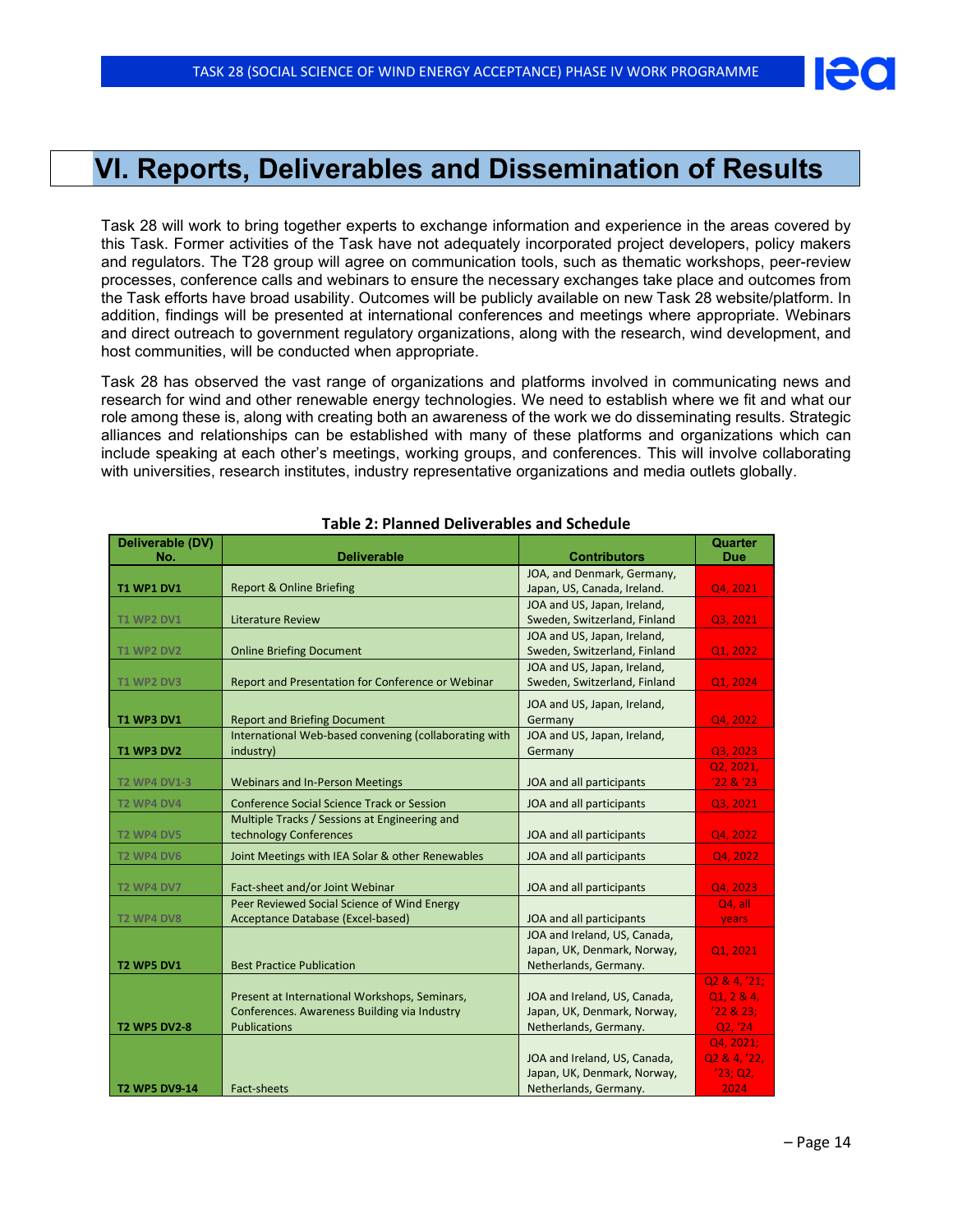## **VII. Methods of Review & Evaluation of Work Progress**

|           |                                               |                     | <b>Month</b> |
|-----------|-----------------------------------------------|---------------------|--------------|
|           | <b>Review and Evaluation of Work Progress</b> | <b>Contributors</b> | <b>Due</b>   |
|           | T28 Meeting #1                                | <b>Members</b>      |              |
|           | Agree upon work plan and approach; Begin      | involved in WP      |              |
| Meeting 1 | WP4, begin WP 5                               | 4, 5                | 6            |
|           | T28 Meeting #2                                |                     |              |
|           | Review global literature database and discuss |                     |              |
| Meeting 2 | contributions                                 | All (lead $= US$ )  | 12           |
|           | T28 Meeting #3                                |                     |              |
|           | Social science session review and lessons     | All members         |              |
|           | learned after September 2021 Wind Europe      | who attend          |              |
| Meeting 3 | Conference                                    | <b>Wind Europe</b>  | 18           |
|           | T28 Meeting #4                                |                     |              |
|           | Review of Phase IV deliverables and           |                     |              |
|           | progress; recommendations and future work     |                     |              |
| Meeting 4 | and any updates/ changes to work plan         | All                 | 24           |

At least on a biannual basis, one of the Work Package Leads or Operating Agents will consult each project Participant on the progress made in relation to the plan. Based on input from these regular consultations, the Operating Agents will prepare a status report that summarizes the progress of the Task work plan and budget plan and deliver it to the IEA Wind Executive Committee twice per year. In addition to in-person and virtual meetings, regular conference calls will be critical to maintaining participant engagement and investment.

## **VIII. Obligations and Responsibilities**

The success of Task 28 is directly attributable to the collaborative nature of the Task and the contributions of all Participants. The general obligations and responsibilities of the Joint Operating Agents and Participants are described in this section.

The outputs developed through this Task are available equally to all Participants; final products will be posted to new Task 28 website. While in development, outputs of this Task and/or each work package will not be available externally until the Task is complete or until all Participants agree to their dissemination. New entrants will be encouraged / actively pursued throughout the Task and will be obligated to contribute to specific activities as identified after they have joined. Participants who wish to withdraw from this Task after it begins will be obligated to complete contributions to which they committed for the year in which they wish to withdraw.

### **Joint Operating Agent:**

In addition to the requirements outlined in Article 5 of the IEA wind agreement, the Joint Operating Agents shall: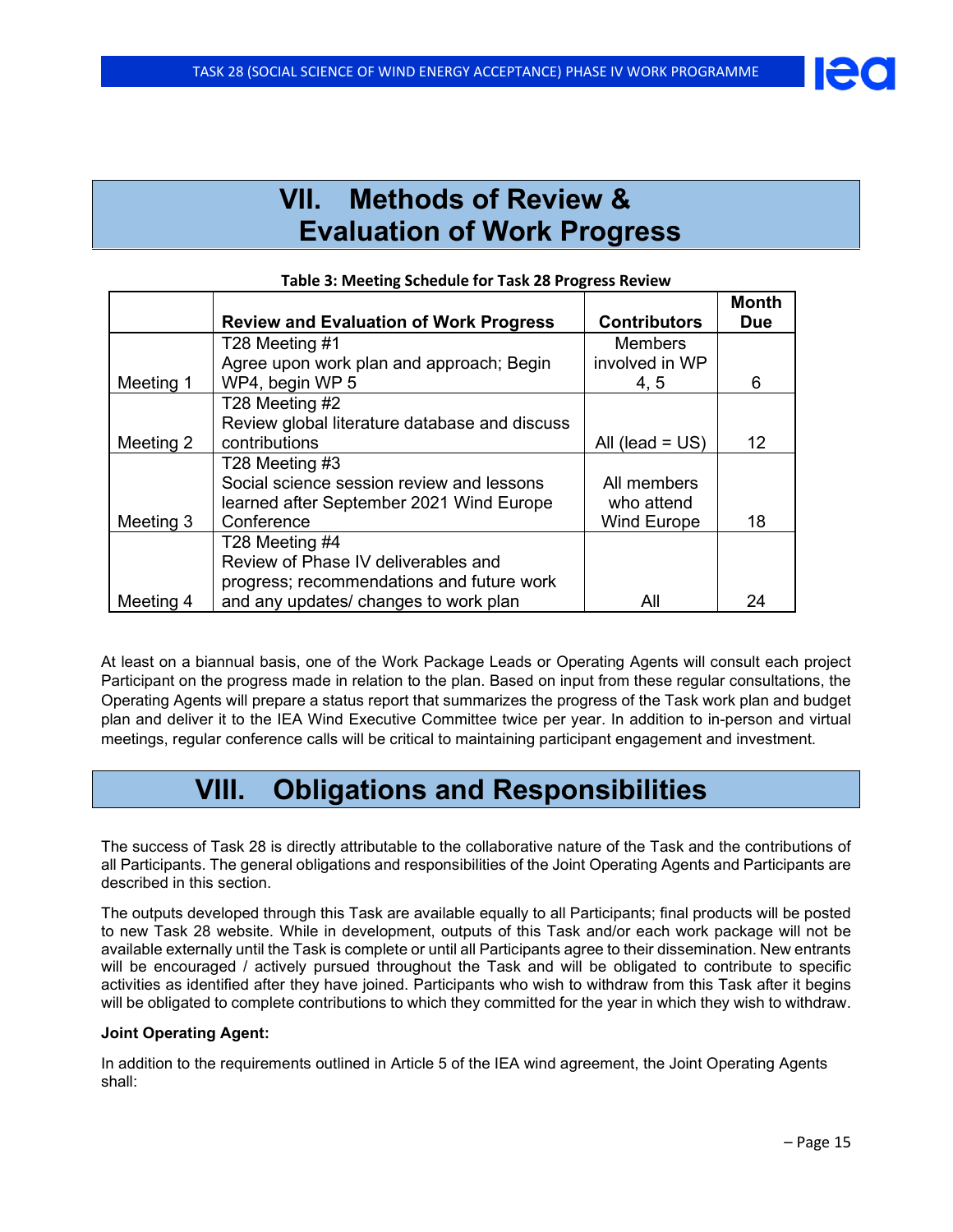- Prepare a detailed program of work in cooperation with the other Participants and submit for approval by the Executive Committee
- Coordinate work of the Participants (e.g., meetings, reports, website)
- Monitor the agreed-on schedules for work to be done, as well as deliverables
- Report each year to the Executive Committee on the progress and results of the work performed under the program of work
- Provide input to the annual IEA wind report
- Keep the Executive Committee secretary informed of planned meetings so they can be listed on the Executive Committee calendar
- Collaborate with Task Members to disseminate research and information on IEA website and many other channels, including webinars.
- Arrange for a public Web presence for the Task strategy and results either on IEAWind.org or a site that can be linked to or from IEAWind.org
- Provide the Executive Committee with a final report summarizing the findings of the Task for the Committee's approval and transmittal to the agency within six months after all work defined in the work program is complete.
- Share responsibility for T28 budget in line with agreed policies and actions and provide budgetary updates at each Task meeting.
- Facilitate collaboration between T28 participants and co-ordinate outputs.

The responsibilities of the Joint Operating Agents relate to the international cooperation in Task 28. The Operating Agent shall not be liable for the national efforts of the Participants even if the national efforts are in relation to the Task 28.

### **Participants**

In addition to any obligations listed in the IEA wind agreement, Task Participants will adhere to the following obligations and responsibilities:

- Each Participant shall bear its own cost for research work, including travel expenses.
- The host country shall bear the costs of workshops and meetings of experts.
- Each Participant shall submit presentation materials and reports presented at the Task meetings to the Operating Agent for posting on the Task website. The Participants shall be given the opportunity to agree on the format of these materials.
- Each Participant will contribute to editing and reviewing T28 outputs—as determined by the Participants—along with the Task final report.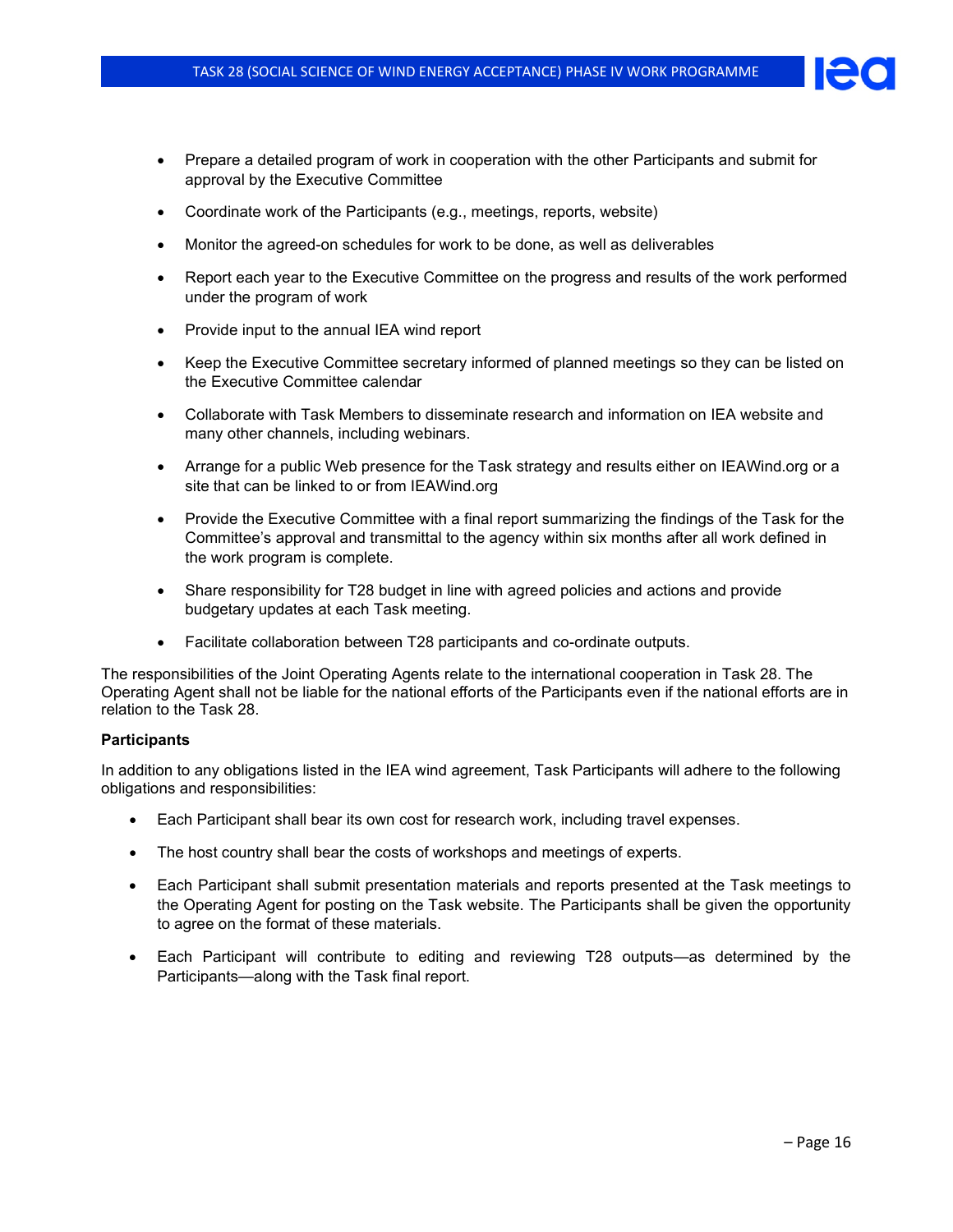

The planned effort from each participating country is estimated as follows:

|  |  |  | Table 4: Planned effort (in hours) for each member country for each year |
|--|--|--|--------------------------------------------------------------------------|
|--|--|--|--------------------------------------------------------------------------|

| Country              | Start:<br>01.05.2020 | 2021-22   | 2022-23   | End:<br>30.04.2024 | <b>Total</b> |
|----------------------|----------------------|-----------|-----------|--------------------|--------------|
| Ireland              | 420                  | 420       | 420       | 420                | 1,680        |
| <b>United States</b> | 420                  | 420       | 420       | 420                | 1,680        |
| Germany              | 120                  | 120       | 120       | 120                | 480          |
| Finland              | 120                  | 120       | 120       | 120                | 480          |
| Japan                | 120                  | 120       | 120       | 120                | 480          |
| <b>Denmark</b>       | 120                  | 120       | 120       | 120                | 480          |
| Switzerland          | 120                  | 120       | 120       | 120                | 480          |
| Canada               | 120                  | 120       | 120       | 120                | 480          |
|                      | Observer             | 120       | 120       | 120                | 360          |
| Norway               | Observer             | 120       | 120       | 120                | 360          |
| Sweden               | Observer             | 120       | 120       | 120                | 360          |
| Netherlands          | Observer             | 120       | 120       | 120                | 360          |
| U.K.                 | 120                  | $\pmb{0}$ | $\pmb{0}$ | $\mathbf 0$        | 120          |
| Portugal             | Observer             | Observer  | Observer  | Observer           | Observer     |
| Wind Europe<br>Total | 1680                 | 2160      | 2160      | 2160               | 8,160        |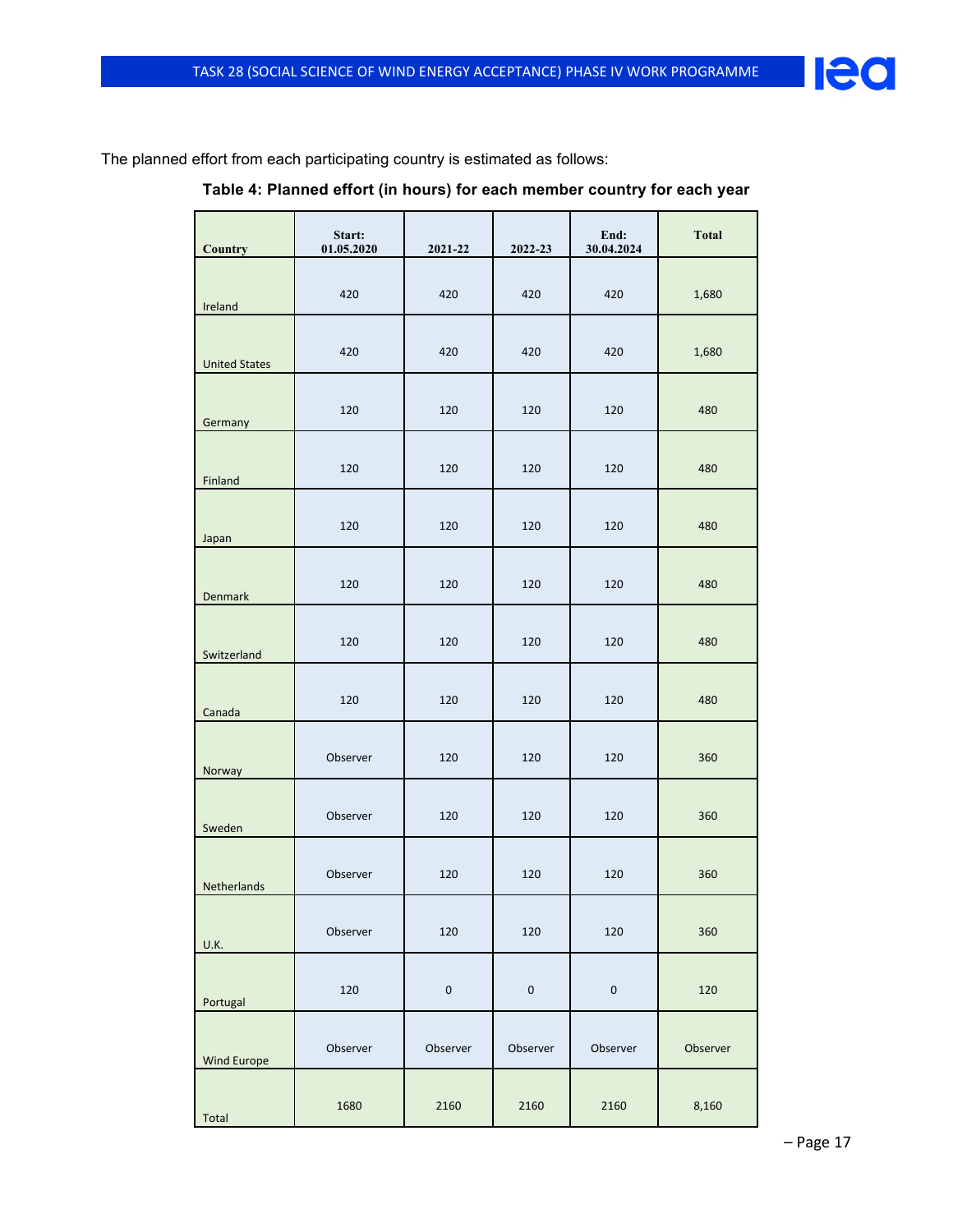Participating countries are asked to commit a reasonable amount of hours per month across all four work packages/plans. In addition, members must pay own travel costs to attend at least one in-person meeting each year. Joint Operating Agent (JOA) labour costs are reflected separately in Section 10 – Budget Plan. To complete table, JOA has estimated that each participant country will spend 10hrs / month therefore 120 hours per year. JOA estimates 300 hours per year based on an average of just over 6 hours per week for 48 weeks per year. This excludes extra time spent travelling to and attending meetings, and additional participant countries joining this Task.

Some countries have more people involved in the Task and therefore will most likely expend more than 120 hours in total per year. Also excluded here is time spent by observer participants in 2020. At the time of writing this document (March 2020), the JOA's understand Norway and Sweden have given a commitment to change from observer to full participant status from Jan 2021. The JOA's objective is to achieve full participant status of the U.K. & Netherlands from Jan 2021 (both have had observer status during most of Phase III). It is also hoped Portugal will decide to continue as a full-participant from 2020, it was a full participant for Phase III 2017 & 2018, and reverted to observer status for 2019. Task 28 is delighted to have Wind Europe as an observer, it is proposed they will continue as an observer for all of Phase IV. No fee will be charged to Wind Europe. Our experience to date is that Wind Europe have a great interest in the work of Task 28, have made and will continue to make a valuable and constructive contribution to the work of Task 28. It is envisaged they will in particular contribute to Task 28 being an integral part of Wind Europe Conference Social Science Stream, potentially starting with its autumn 2021 Global Wind Energy Conference.

## **IX. Types of Funding and Joint Operating Agents**

The research Tasks completed and underway during this phase are all Task-shared, where the work is shared among the countries. The Joint Operating Agent acts as the coordinator of the research Task. Each Participant shall bear their own costs for carrying out the agreed on Task work packages, including travel-related expenses for participating in in-person meetings each year. The host country for in-person meetings shall bear the costs of workshops and meetings convened in conjunction with this Task.

The Joint Operating Agent who will invoice and receive task member payments will be Garry Keegan of IPC/CSS, 114 Greenlea Road, Terenure, Dublin 6w, Republic of Ireland. Telephone: 00 353 86 235 8913 [gkeegancss@gmail.com,](mailto:gkeegancss@gmail.com) [garry.keegan@irishrail.ie,](mailto:garry.keegan@irishrail.ie) [gmk@ipc10.com](mailto:gmk@ipc10.com) 50% of income received will then be passed onto Joint Operating Agent Suzanne Tegen, USA.

## **X. Budget Plan**

The total estimated cost of the Joint Operating Agents for coordination, management, and reporting is approximately €396,000 over a projected four-year period. The table below shows the estimated costs for the Joint Operating Agent activities, which include coordination, management, reporting, and travel. The annual contribution per participant country is €8,000 based on at least 9 participants contributing for 2020 and 13 for each subsequent year. Should the Task successfully attract more participating countries, the cost per country for the next period may decrease – although not in direct proportion as the administrative and supportive work also increases with each participating country and extra activities and deliverables may be decided upon due to extra participants.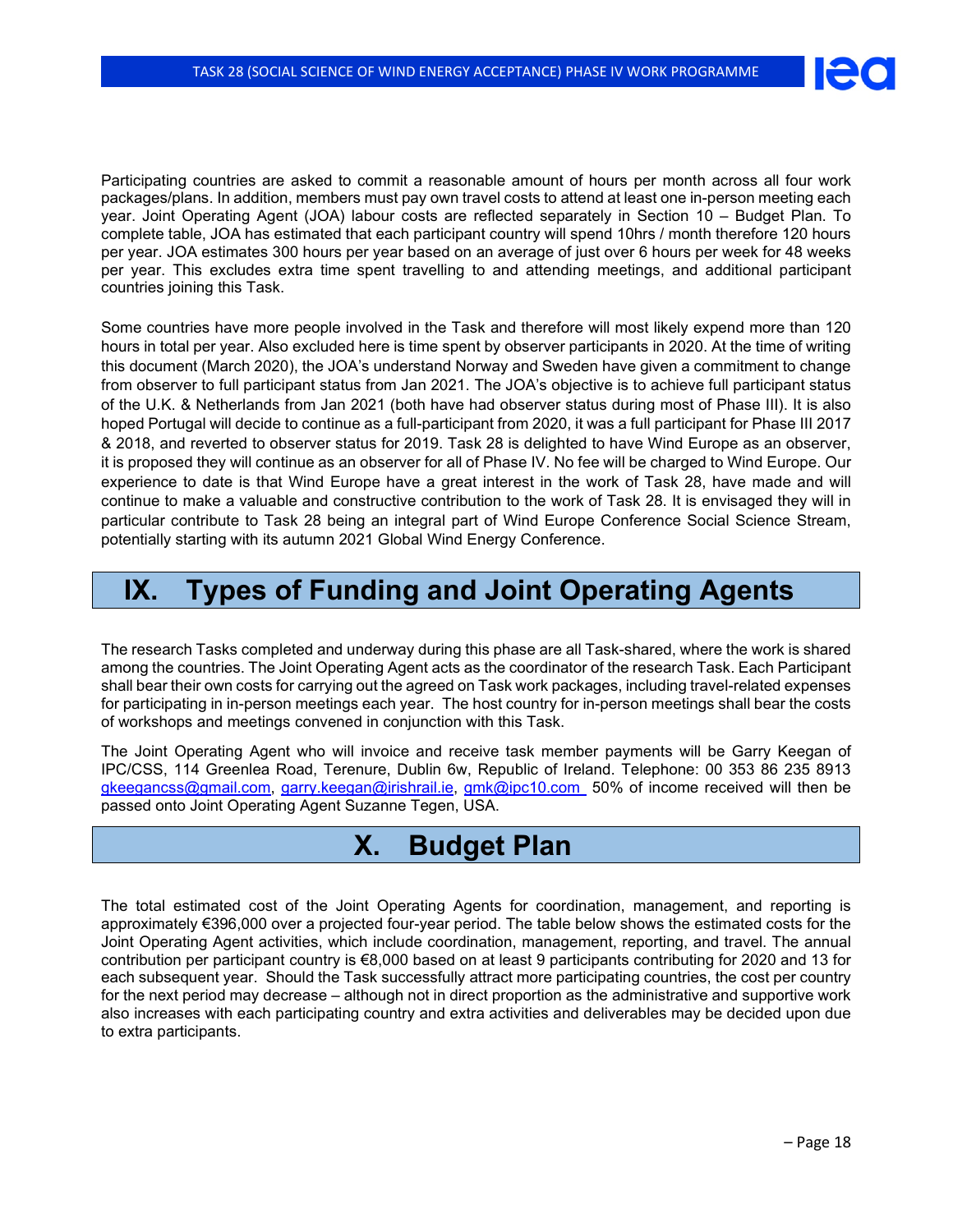Please see section 8 for estimated hour contributions. Estimated costs for Joint Operating Agent activities:

### **Table 5: Budget Plan**

**Costs**

| Costs (in $\epsilon$ )                                                                                     | Avg. Yearly Budget $(E)$ |
|------------------------------------------------------------------------------------------------------------|--------------------------|
| Labour (400-600 hours/JOA);                                                                                | €84,000                  |
| Travel, Accommodation,<br>Subsistence;                                                                     | €10,000                  |
| Other costs (reports, website,<br>dissemination activities,<br>administration, printing, finance<br>mgmt.) | €5,000                   |
| Total                                                                                                      | €99,000                  |
|                                                                                                            |                          |

**Revenues**

|                         | Avg. Invoiced (/yr over |
|-------------------------|-------------------------|
| <b>Country Revenues</b> | 4yrs)                   |
| Total (Euro)            | €99,000                 |

## **XI. Management of the Task**

The management of Task 28 shall be consistent with other IEA Wind Tasks, with the Joint Operating Agents taking a key role in organizing and coordinating meetings, circulating the agenda, providing meeting notes, and supporting the coordination of Task-specific documents and outputs. The Joint Operating Agents will use the group of Work Package leads to establish an executive advisory group from the task to help advise and plan the work. For frequency of meetings, please see section 5 (Chronogram and Key dates). Each country member will be supported with their own research funds. Data will be transferred between Task 28 members by email. Methods of communication among participants include email, web-based meetings, phone calls, and in-person meetings.

## **XII. Organisation**

Joint Operating Agents: Garry Keegan and Suzanne Tegen. For more information, please see their bios in the appendices B & C.

For Task 28 researcher information, please see section XIV. Each member is financed by their listed institution unless otherwise noted. Task 28 includes several members from some countries, and these researchers make up the Task 28 working group. Occasionally, Task 28 will meet with collaborators who are not members of the task but are social scientists interested in topics covered by Task 28 (e.g., the North American Wind Energy Academy, WindEurope conferences).

## **XIII. Information and Intellectual Property**

**Executive Committee's Powers.** The publication, distribution, handling, protection and ownership of information and intellectual property arising from activities conducted under this Task, and rules and procedures related thereto shall be determined by the Executive Committee, acting by unanimity, in conformity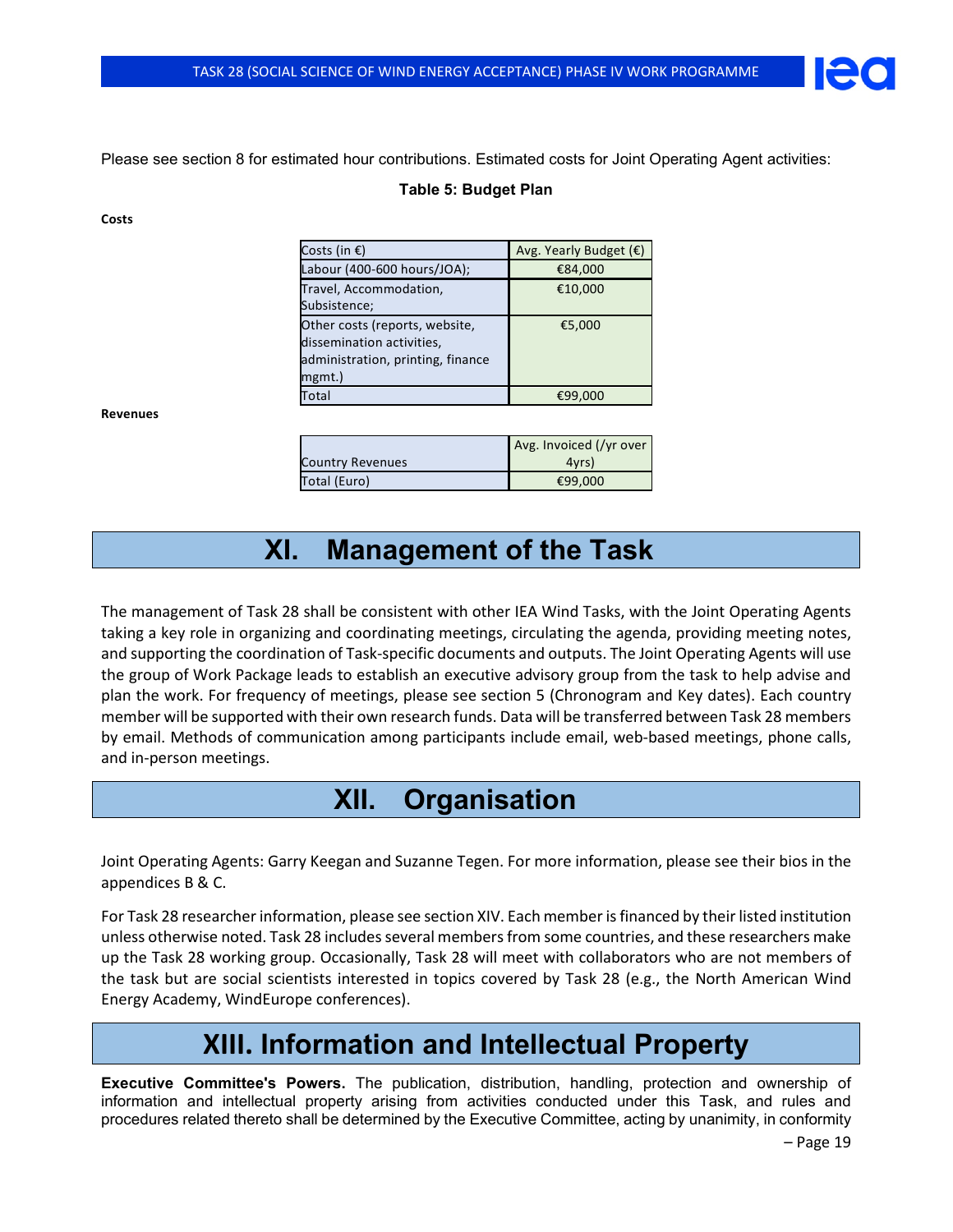

with the Agreement.

**Right to Publish.** Subject only to copyright restrictions, the Task Participants shall have the right to publish all information provided to or arising from this Task except proprietary information.

**Proprietary Information.** The Joint Operating Agents and the Task Participants shall take all necessary measures in accordance with this paragraph, the laws of their respective countries and international law to protect proprietary information provided to or arising from the Task. For the purposes of this Task, proprietary information shall mean information of a confidential nature, such as trade secrets and know-how (for example computer programs, design procedures and techniques, chemical composition of materials, or manufacturing methods, processes, or treatments) which is appropriately marked, provided such information:

- (a) Is not generally known or publicly available from other sources;
- (b) Has not previously been made available by the owner to others without obligation concerning its confidentiality; and
- (c) Is not already in the possession of the recipient Participant without obligation concerning its confidentiality.

It shall be the responsibility of each Participant supplying proprietary information, and of the Operating Agent for arising proprietary information, to identify the information as such and to ensure that it is appropriately marked.

**Use of Confidential Information.** If a Participant has access to confidential information which would be useful to the Joint Operating Agents in conducting studies, assessments, analyses, or evaluations, such information may be communicated to the Operating Agents but shall not become part of reports or other documentation, nor be communicated to the other Participants except as may be agreed between the Operating Agent and the Participant which supplies such information.

**Acquisition of Information for the Task.** Each Participant shall inform the other Participants and the Joint Operating Agents of the existence of information that can be of value for the Task, but which is not freely available, and the Participant shall endeavor to make the information available to the Task under reasonable conditions.

**Reports of Work Performed under the Task.** Each Participant and the Joint Operating Agents shall provide reports of all work performed under the Task and the results thereof, including studies, assessments, analyses, evaluations and other documentation, but excluding proprietary information, to the other Participants. Reports summarizing the work performed and the results thereof shall be prepared by the Joint Operating Agent and forwarded to the Executive Committee.

**Arising Inventions.** Inventions made or conceived in the course of or under the Task (arising inventions) shall be identified promptly and reported to the Joint Operating Agents. Information regarding inventions on which patent protection is to be obtained shall not be published or publicly disclosed by the Joint Operating Agents or the Participants until a patent application has been filed in any of the countries of the Participants, provided, however, that this restriction on publication or disclosure shall not extend beyond six months from the date of reporting the invention. It shall be the responsibility of the Joint Operating Agents to appropriately mark Task reports that disclose inventions that have not been appropriately protected by the filing of a patent application.

**Licensing of Arising Patents.** Each Participant shall have the sole right to license its government and nationals of its country designated by it to use patents and patent applications arising from the Task in its country, and the Participants shall notify the other Participants of the terms of such licenses. Royalties obtained by such licensing shall be the property of the Participant.

**Copyright.** The Joint Operating Agents may take appropriate measures necessary to protect copyrightable material generated under the Task. Copyrights obtained shall be held for the benefit of the Task Participants, provided however, that the Task Participants may reproduce and distribute such material, but shall not publish it with a view to profit, except as otherwise directed by the Executive Committee, acting by unanimity.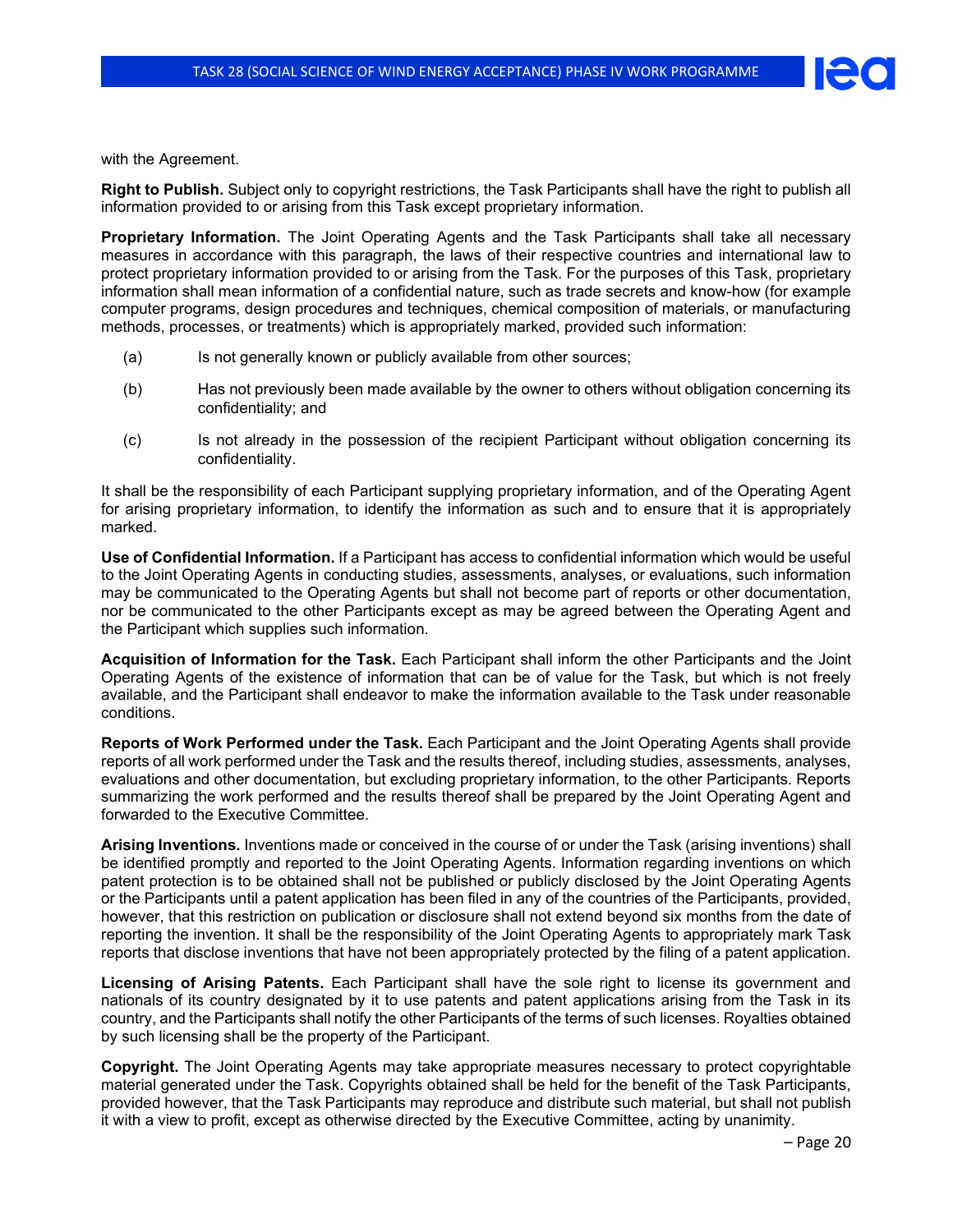**Inventors and Authors.** Each Task Participant will, without prejudice to any rights of inventors or authors under its national laws, take necessary steps to provide the co-operation from its inventors and authors required to carry out the provision of this paragraph. Each Task Participant will assume the responsibility to pay awards or compensation required to be paid to its employees according to the law of its country.

## **XIV Participant Contact Details**

Task 28 participation has increased from 5 to 9 participants (Portuguese funding ended in 2019). In addition to existing participants, Sweden and Norway have given commitments to join at the beginning of Year 2, becoming Observers for Year 1. The UK and Netherlands retain their Observer status, both are currently applying for funding to become participant countries.

|                | Country                 | <b>Lead Participant</b>                                                                   | Organization                                                                                 | Commitment       | <b>Contact Email</b>                   |
|----------------|-------------------------|-------------------------------------------------------------------------------------------|----------------------------------------------------------------------------------------------|------------------|----------------------------------------|
| $\mathbf{1}$   | Ireland                 | Garry Keegan (JOA)                                                                        | www.ipc10.com                                                                                | Yes              | gmk@jpc10.com                          |
|                |                         | Geraint Ellis, Queen's<br><b>University Belfast</b>                                       | Sustainable Energy<br>Authority of Ireland                                                   | Yes              | g.ellis@qub.ac.uk                      |
| $\overline{2}$ | United<br><b>States</b> | Suzanne Tegen,<br>Center for the New<br><b>Energy Economy</b><br>(JOA)                    | Colorado State University<br>U.S. Department of                                              | Yes<br>Yes       | Suzanne.tegen@colostate.edu            |
|                |                         | Joe Rand, Lawrence<br><b>Berkeley National</b><br>Laboratory                              | Energy                                                                                       |                  | jrand@lbl.gov                          |
| 3              | Germany                 | Gundula Huebner,<br><b>MSH Medical School</b><br>Hamburg & University<br>Halle-Wittenberg | <b>Federal Ministry for</b><br>Economic Affairs and<br>Energy                                | Yes              | gundula.huebner@psych.uni-<br>halle.de |
|                |                         | Jan Hildebrand, IZES<br>gGmbH, Saarbrucken                                                | Federal Ministry for<br>Economic Affairs and<br>Energy                                       | Yes              | hildebrand@izes.de                     |
| 4              | Switzerland             | Pascal Vuichaurd<br>(through 2020)                                                        | Swiss Federal Office of<br>Energy                                                            | $\overline{Yes}$ | Pascal.vuichard@unisg.ch               |
| 5              | Japan                   | Yasushi Maruyama,<br>Nagoya University                                                    | National Institute of<br>Advanced Industrial<br>Science and Technology                       | Yes              | ym@nagoya-u.jp                         |
| 6              | Denmark                 | Kristian Borch<br>Tom Cronin<br>David Rodolph                                             | DTU Wind Energy<br><b>Technical University of</b><br>Denmark<br>Department of Wind<br>Energy | Yes              | kristianb@plan.aau.dk                  |
| $\overline{7}$ | Canada                  | Jamie Baxter                                                                              | Western University,<br>Canada                                                                | Yes              | jamie.baxter@uwo.ca                    |
| 8              | Finland                 | Lasse Peltonen                                                                            | Akordi                                                                                       | Yes              | lasse@akordi.fi                        |

#### **Table 6: Task 28 Participants**

Ie